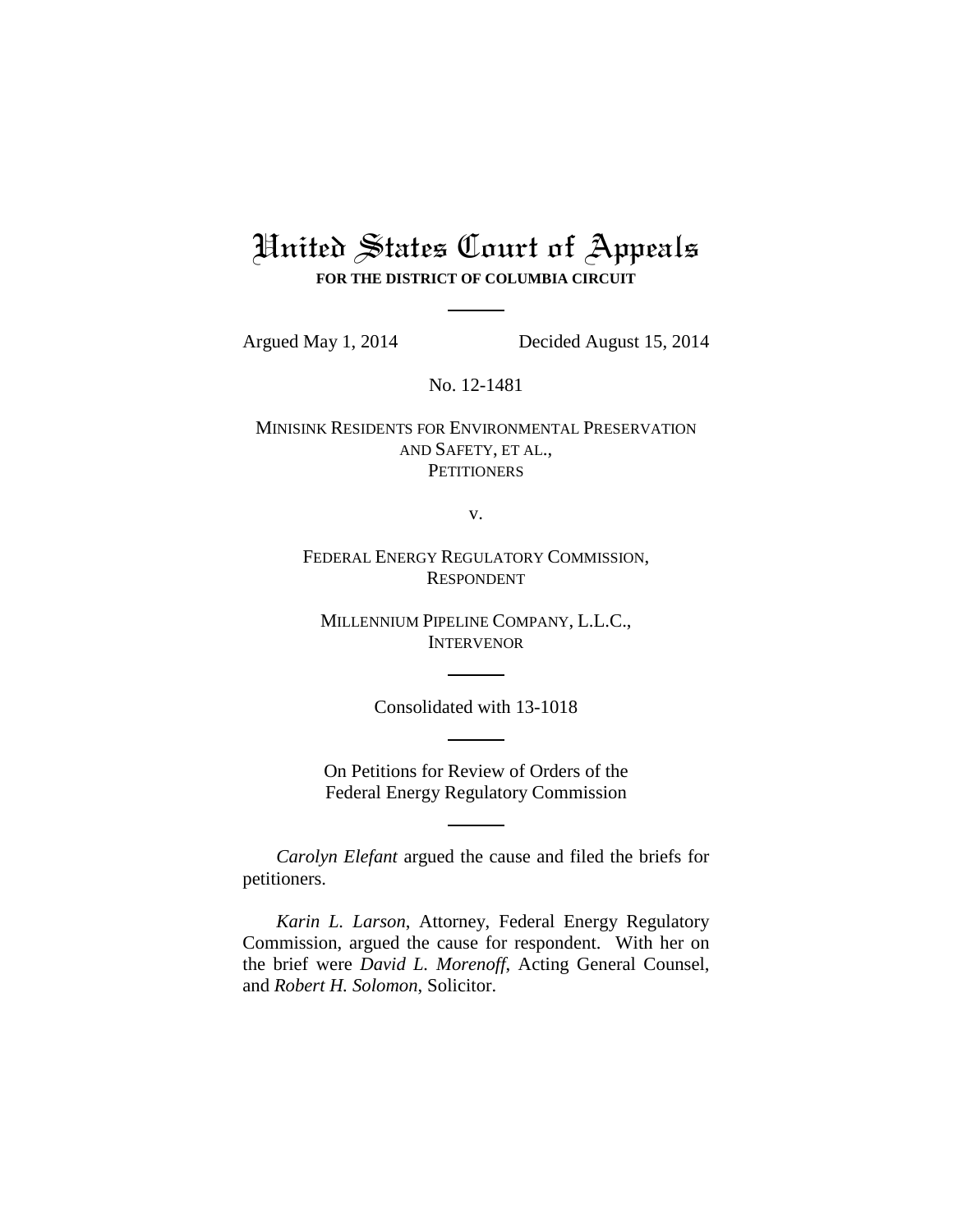*Aaron M. Streett* argued the cause for intervenor. On the brief were *Joseph Koury* and *Ryan J. Collins*.

Before: KAVANAUGH, MILLETT and WILKINS, *Circuit Judges*.

## Opinion for the Court filed by *Circuit Judge* WILKINS.

WILKINS, *Circuit Judge*: Given the choice, almost no one would want natural gas infrastructure built on their block. "Build it elsewhere," most would say. The sentiment is understandable. But given our nation's increasing demand for natural gas (and other alternative energy sources), it is an inescapable fact that such facilities must be built somewhere. Decades ago, Congress decided to vest the Federal Energy Regulatory Commission with responsibility for overseeing the construction and expansion of interstate natural gas facilities. And in carrying out that charge, sometimes the Commission is faced with tough judgment calls as to where those facilities can and should be sited. These petitions present one such example.

In July 2012, the Commission approved a proposal for the construction of a natural gas compressor station in the Town of Minisink, New York. Many local residents, hoping to thwart that result, banded together to fight the compressor station's development. They formed a group called "Minisink Residents for Environmental Preservation and Safety" ("MREPS") and mounted a vigorous, but ultimately unsuccessful, campaign opposing the project. Undeterred, MREPS and several of its individual members now petition for our intervention. In doing so, they mainly argue that the Commission's approval of the project was arbitrary and capricious, particularly given the existence of a nearby alternative site they insist is better than the Minisink locale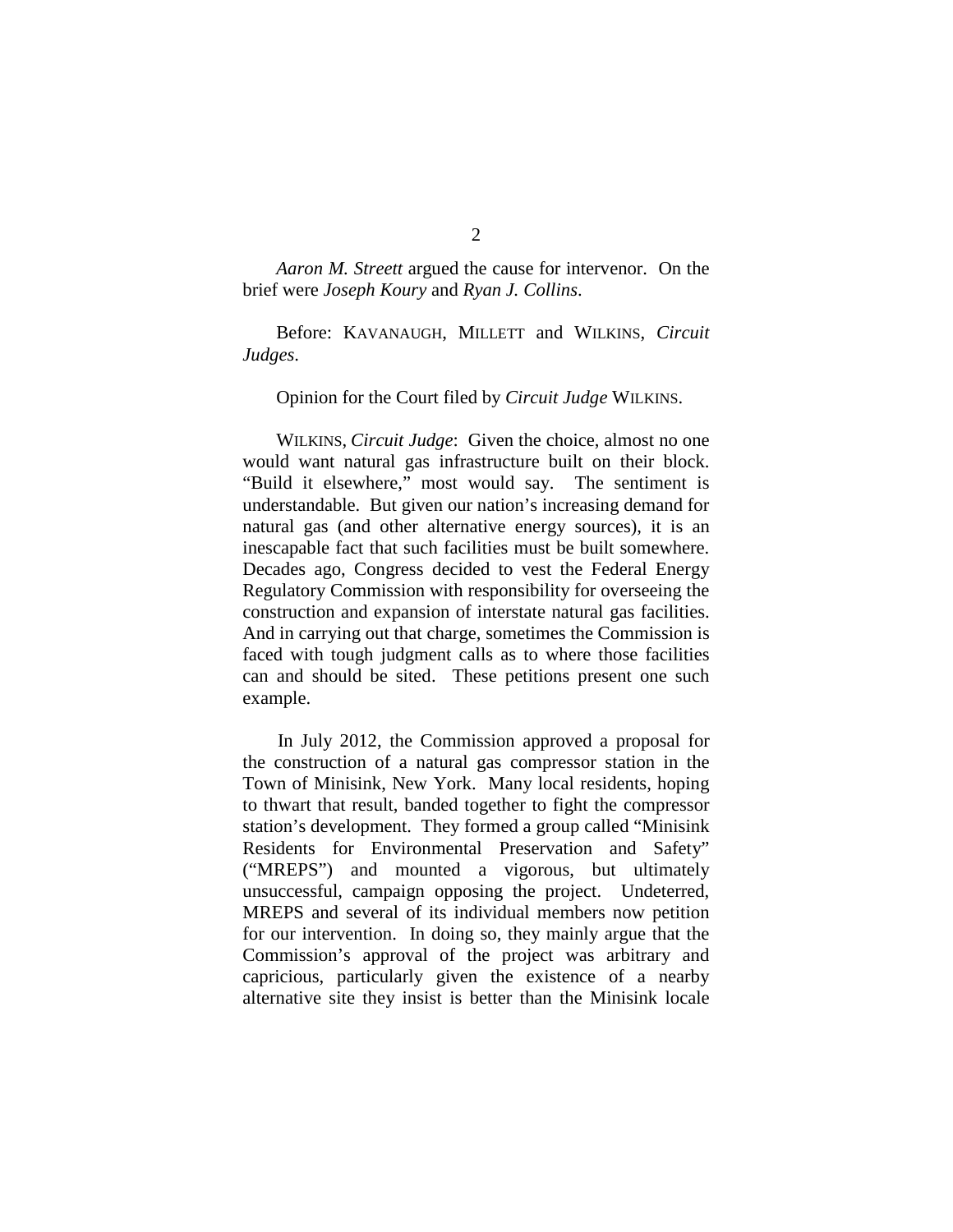green-lighted by FERC. They also assail some of the Commission's procedural calls along the way. Though we respect the concerns they raise, we conclude that, as a legal matter, the Commission's decisions were both reasonable and reasonably explained. Consequently, we deny the petitions for review.

**I.**

We begin with a quick overview of the regulatory framework, before turning to the particulars of these petitions.

#### **A.**

Congress enacted the Natural Gas Act, ch. 556, 52 Stat. 821 (1938) (codified as amended at 15 U.S.C. §§ 717-717z), with the principal aim of "encourag[ing] the orderly development of plentiful supplies of . . . natural gas at reasonable prices," *NAACP v. Fed. Power Comm'n*, 425 U.S. 662, 669-70 (1976), and "protect[ing] consumers against exploitation at the hands of natural gas companies," *Fed. Power Comm'n v. Hope Natural Gas Co.*, 320 U.S. 591, 610 (1944). Along with those main objectives, there are also several "'subsidiary purposes'" behind the NGA's passage, "includ[ing] 'conservation, environmental, and antitrust' issues." *Pub. Utils. Comm'n of Cal. v. FERC*, 900 F.2d 269, 281 (D.C. Cir. 1990) (quoting *NAACP*, 425 U.S. at 670 & n.6).

The Act vests FERC with broad authority to regulate the transportation and sale of natural gas in interstate commerce. 15 U.S.C. §§ 717b, 717c; *see also Schneidewind v. ANR Pipeline Co.*, 485 U.S. 293, 301 (1988) ("FERC exercises authority over the rates and facilities of natural gas companies used in [interstate] transportation and sale.").To achieve this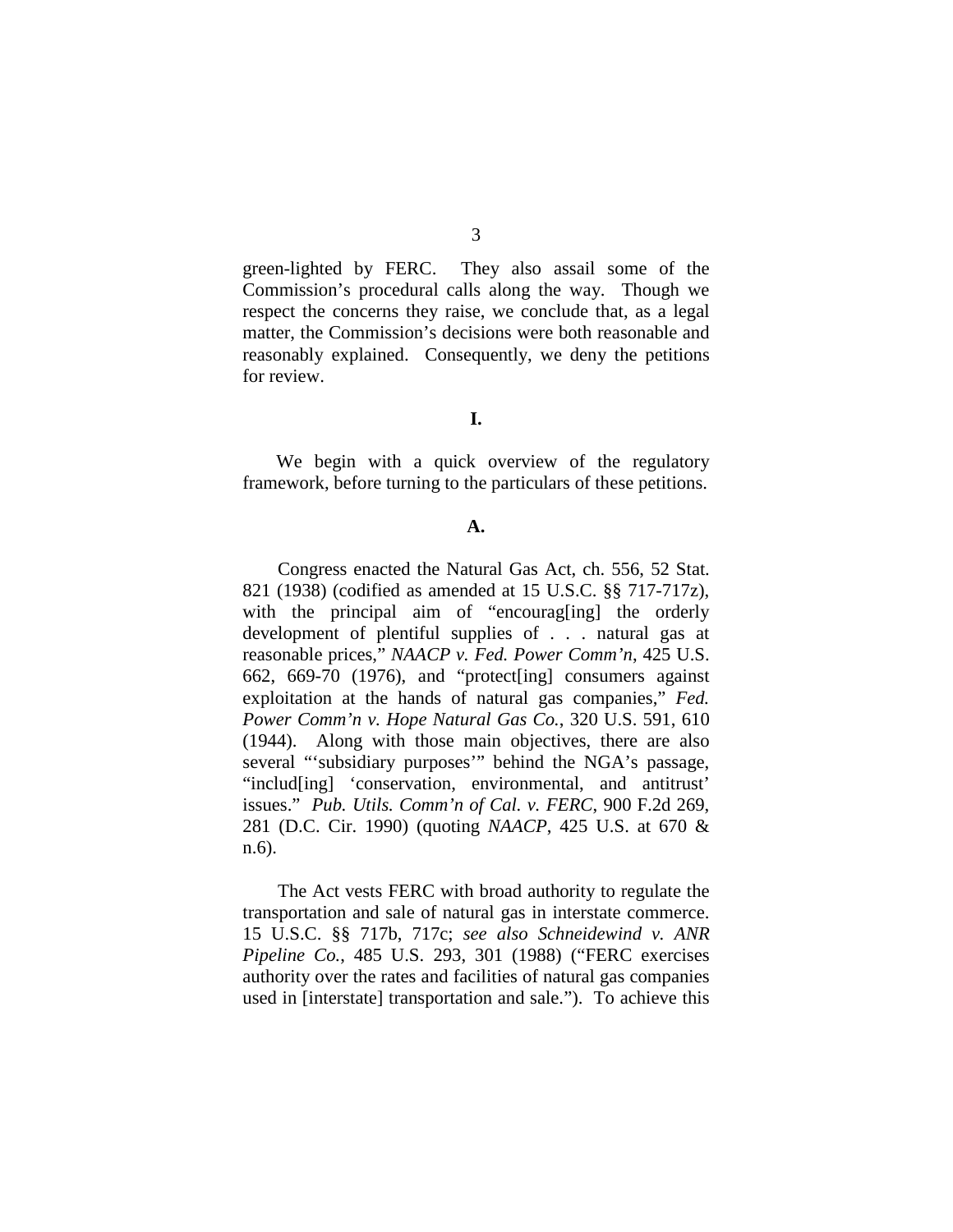objective, Congress equipped the Commission with a variety of regulatory tools, one of which captures the focus of our review today.

Under Section 7(c) of the Act, before an applicant can construct or extend an interstate facility for the transportation of natural gas, it must obtain a "certificate of public convenience and necessity" from the Commission. 15 U.S.C. § 717f(c)(1)(A); *Dominion Transmission, Inc. v. Summers*, 723 F.3d 238, 240 (D.C. Cir. 2013). The statute provides that a certificate "shall be issued to any qualified applicant" upon a finding that "the applicant is able and willing properly to do the acts and to perform the service proposed . . . and that the proposed service" and "construction . . . is or will be required by the present or future public convenience and necessity." 15 U.S.C. § 717f(e). FERC may, in issuing such a certificate, attach "such reasonable terms and conditions as the public convenience and necessity may require." *Id.*; *Murray Energy Corp. v. FERC*, 629 F.3d 231, 234 (D.C. Cir. 2011).

The Commission has issued a policy statement outlining the criteria it considers in reviewing such certificate applications. *Certification of New Interstate Natural Gas Pipeline Facilities*, 88 FERC ¶ 61,227 (Sept. 15, 1999), *clarified*, 90 FERC ¶ 61,128 (Feb. 9, 2000), *further clarified*, 92 FERC ¶ 61,094 (July 28, 2000) ("*Certificate Policy Statement*"). The Commission will first confirm "whether the project can proceed without subsidies from the[] existing [pipeline's] customers." *Id*., 88 FERC *¶* 61,227, at 61,745. Then, it will "balanc[e] the public benefits against the adverse effects of the project." *Id.*, 90 FERC ¶ 61,128, at 61,396. FERC will approve a project only "where the public benefits of the project outweigh the project's adverse impacts." *Id*.; *see also Fla. Gas Transmission Co. v. FERC*, 604 F.3d 636, 649 (D.C. Cir. 2010) (Brown, J., concurring in part and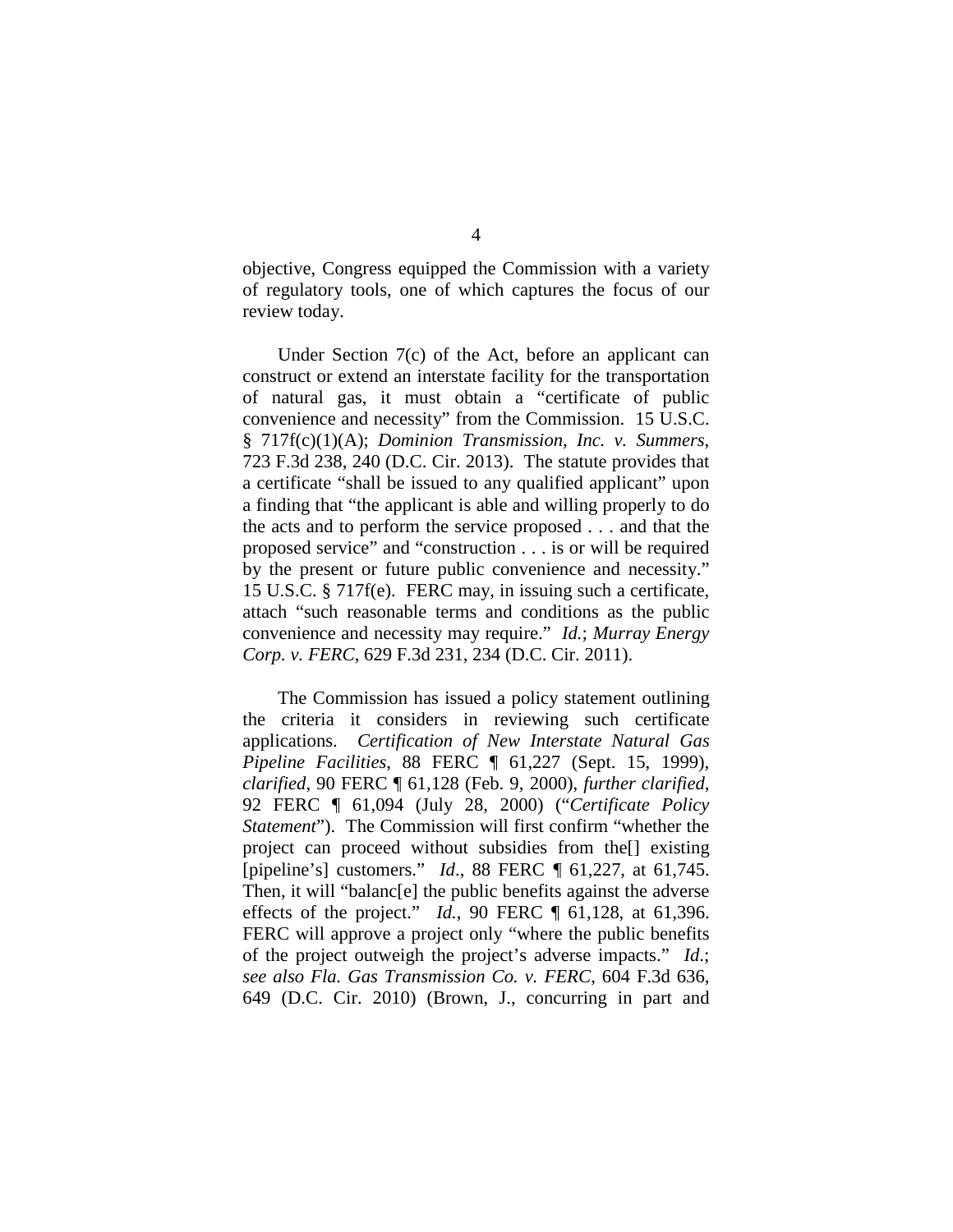dissenting in part) (summarizing the factors examined under FERC's *Certificate Policy Statement*).[1](#page-4-0)

In conjunction with the certificating process, the Commission must also complete an environmental review of the proposed project, as mandated by the National Environmental Policy Act (NEPA), 42 U.S.C. §§ 4321-4370h. *E.g.*, *Midcoast Interstate Transmission, Inc. v. FERC*, 198 F.3d 960, 967 (D.C. Cir. 2000). Simply stated, the Commission's NEPA obligation requires that it "'identify the reasonable alternatives to the contemplated action' and 'look hard at the environmental effects of [its] decision[]."" *Id.* (quoting *Corridor H Alternatives, Inc. v. Slater*, 166 F.3d 368, 374 (D.C. Cir. 1999)) (alterations in original).

**B.**

For years, Millennium Pipeline Company ("Millennium") has owned and operated a natural gas pipeline system extending across much of New York's southern border. In July 2011, seeking to expand its service capacity, Millennium applied to the Commission for a certificate of public convenience and necessity that would allow for the

<span id="page-4-0"></span> $\frac{1}{1}$  The "public benefits" the Commission examines "could include, among other things, meeting unserved demand, eliminating bottlenecks, access to new supplies, lower costs to consumers, providing new interconnects that improve the interstate grid, providing competitive alternatives, increasing electric reliability, or advancing clean air objectives." *Certificate Policy Statement*, 90 FERC  $\parallel$  61,128, at 61,396. On the other side of the scale, the potential "adverse effects" the Commission will consider are "the effects on existing customers of the applicant, the interests of existing pipelines and their captive customers, and the interests of landowners and the surrounding community, including environmental impacts." *Id.*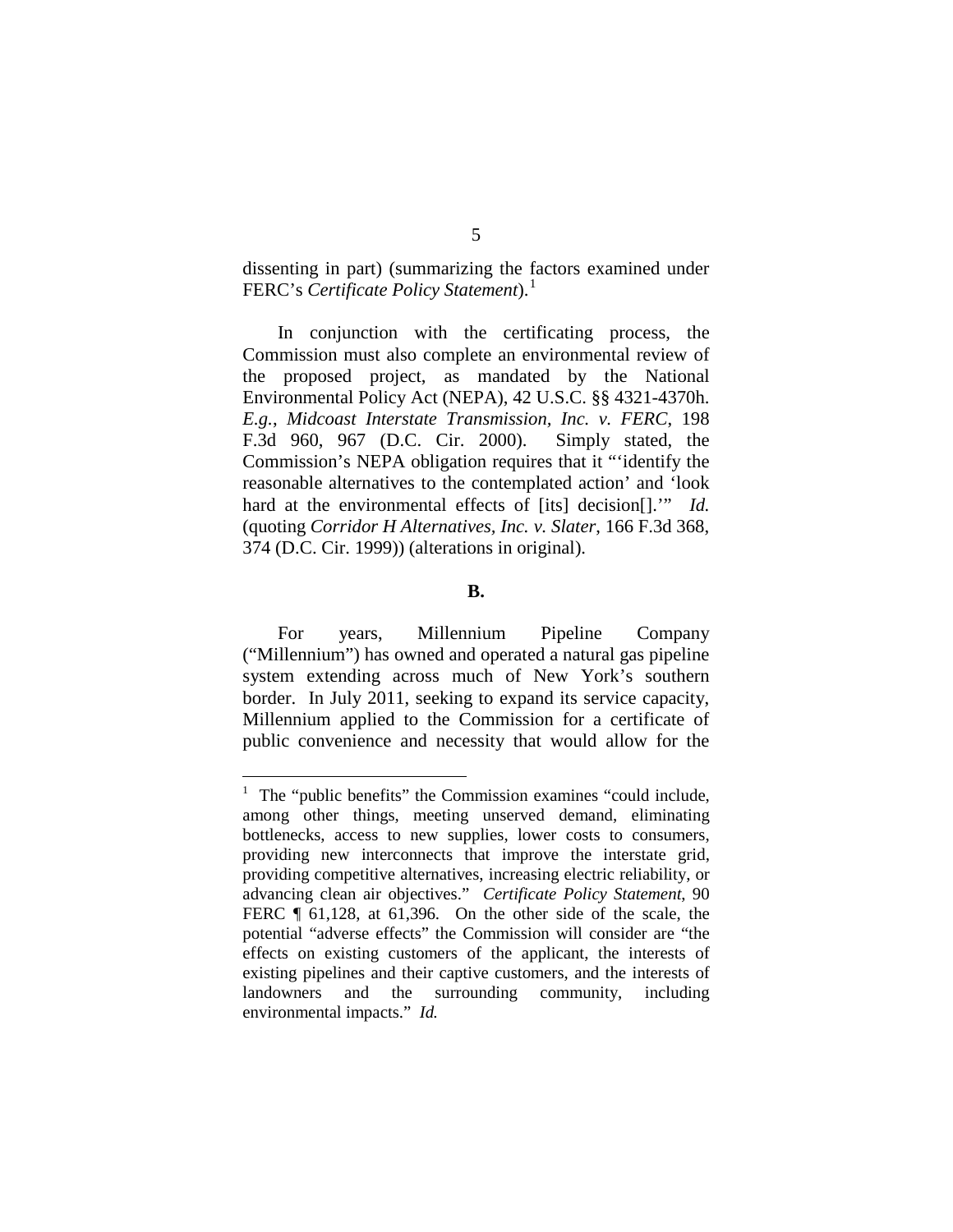construction and operation of a natural gas compressor station along its existing pipeline. Joint Appendix ("J.A.") 304-19. The proposed site for the project was located in the Town of Minisink, New York.

As explained in its application to FERC, the aim of Millennium's project was twofold. First, the new station would allow Millennium to increase natural gas deliveries to its eastern interconnection by about 225,000 additional dekatherms per day. Second, the compressor would enable bi-directional gas flow on an existing segment of Millennium's pipeline. J.A. 305. The project's footprint, as proposed by Millennium, would consist of: (a) two 6,130 horsepower natural gas-fired compressor units, to be housed in a newly built structure; (b) an additional 1,090 feet of pipe connecting the compressor station to the existing pipeline; (c) and several ancillary facilities, including a new mainline valve, an access driveway, a station control/auxiliary building, intake and exhaust silencers, and a filter-separator with a liquids tank. The compressor station was to be sited on a small part of a much larger, 73.4-acre parcel—a parcel acquired and owned by Millennium. *See* J.A. 305-07. We refer to Millennium's proposal as the "Minisink Project."

Consistent with agency regulations, notice of the proposed Minisink Project was published in the Federal Register. *See* 76 Fed. Reg. 46,786 (Aug. 3, 2011). Around the same time, the Commission issued a "Notice of Intent to Prepare an Environmental Assessment," which was sent to a range of interested stakeholders, including lawmakers, potentially affected landowners, and environmental and public-interest groups. In the months following, Millennium sponsored a community meeting at the Minisink Town Hall so that those interested could learn more about the proposal and voice their views. FERC also hosted its own meeting in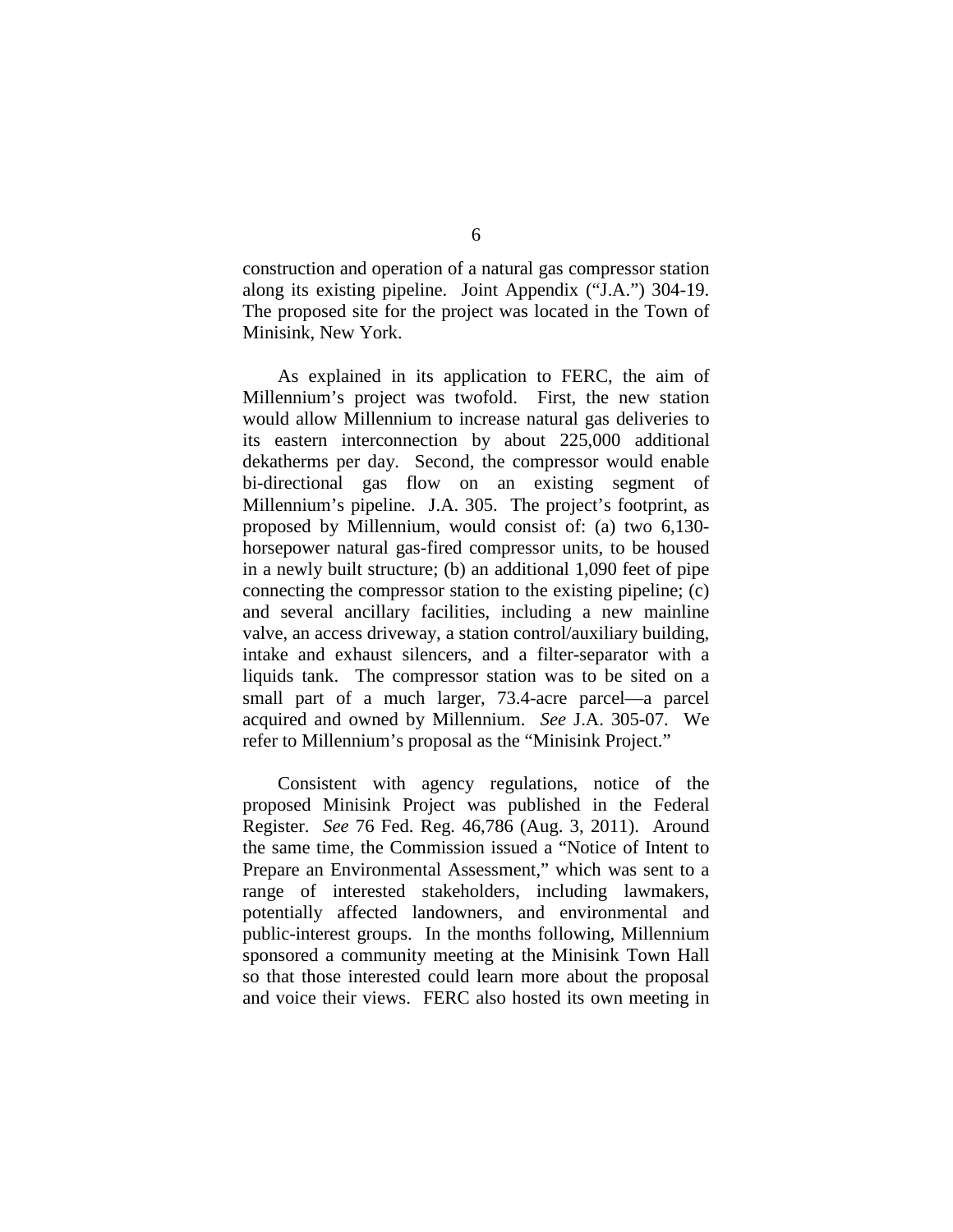Minisink concerning the proposal. As might be expected, the Minisink Project sparked its fair share of local interest; during the review process, the Commission received hundreds of verbal and written comments. *See* J.A. 8-9.

Most significantly for our purposes, several residents urged Millennium and the Commission to pursue a nearby alternative site for the compressor station—what came to be known as the "Wagoner Alternative." Under the Wagoner Alternative, Millennium would construct a smaller, 5,100 horsepower compressor station directly adjacent to its existing Wagoner Meter Station, a site located along the pipeline about seven miles northwest of Minisink. J.A*.* 10-11. This alternative, its proponents insisted, was far better suited for the project, in large part because it was less residentially dense than the site proposed in Minisink. *See, e.g.*, J.A. 347- 50. But it came with a catch: Its implementation would require the replacement of a 7-mile segment of pipe along the pipeline—a segment the parties call the "Neversink Segment" due to its crossing of the Neversink River; according to Millennium, no such upgrade would be required by the Minisink Project. *See* J.A. 390-91. Reacting to commenters who were pushing the Wagoner Alternative, FERC sent notice to landowners within the vicinity of the Wagoner Meter Station site and along the Neversink Segment, inviting their input and comments on the concept. J.A. 372-74. The Commission incorporated the feedback it received into its review of Millennium's proposal.

FERC released its Environmental Assessment ("EA") for the Minisink Project several months later. *See* J.A. 428-97. Along with its detailed evaluation of the project's likely environmental impacts—on water resources, vegetation and wildlife, air quality and noise, and more—the EA also analyzed several alternatives to Millennium's proposal,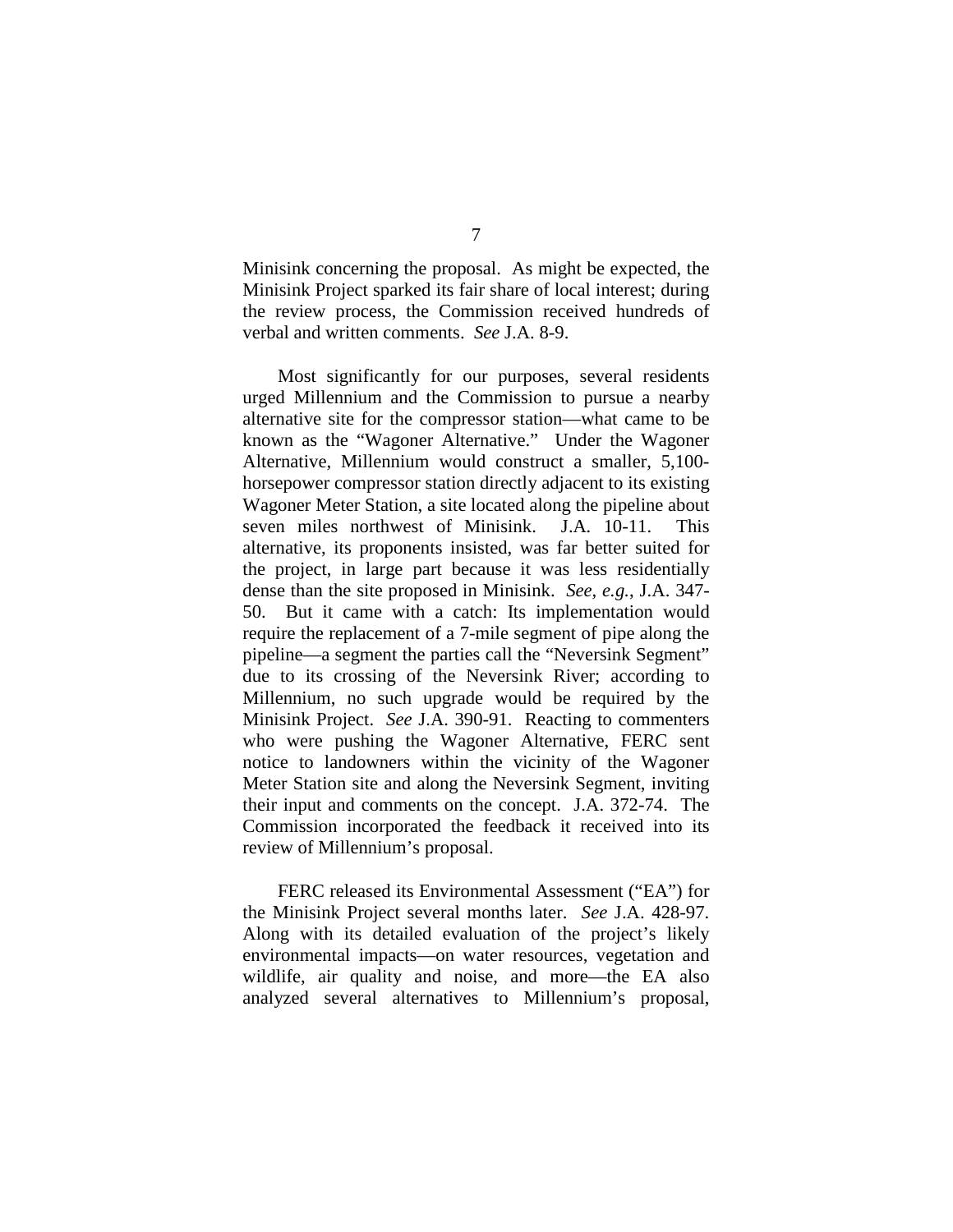including an in-depth comparison between the Minisink Project and the Wagoner Alternative. J.A. 474-89. The EA did identify some positive environmental upshots associated with the Wagoner Alternative, *see* J.A. 484-89, but, on balance, the assessment found that the Minisink Project was environmentally preferable, due principally to the negative environmental consequences that would flow from an upgrade of the Neversink Segment, J.A. 489 ("[T]he greater environmental issues and landowner impacts of replacing the Neversink Segment cause us to conclude that the Wagoner Alternative does not provide a significant environmental advantage over the proposed project."). Overall, the EA concluded that, so long as Millennium implemented certain mitigation measures, the Minisink Project was expected to have no significant environmental impact. J.A 490-94.

After receiving and reviewing a slew of comments concerning the EA, FERC ruled on Millennium's application in July 2012. By a 3-2 majority, the Commission voted to issue a certificate of public convenience and necessity to Millennium, allowing the Minisink Project to move forward. *Millennium Pipeline Co., L.L.C.*, Order Issuing Certificate, 140 FERC ¶ 61,045 (July 17, 2012) ("*Certificate Order*") (*reprinted at* J.A. 2-50).

The Commission began its analysis by applying the criteria set forth in its Certificate Policy Statement, first finding the threshold factor satisfied—that the project would not require any subsidization from Millennium's existing customers. *Certificate Order*, ¶¶ 11-12. From there, the Commission weighed the project's benefits (increased capacity to customers in the high-demand northeast market, among others) against what FERC viewed as its "minimal adverse effect[s]," both market- and environmentally-focused. In the end, the Commission concluded that "the public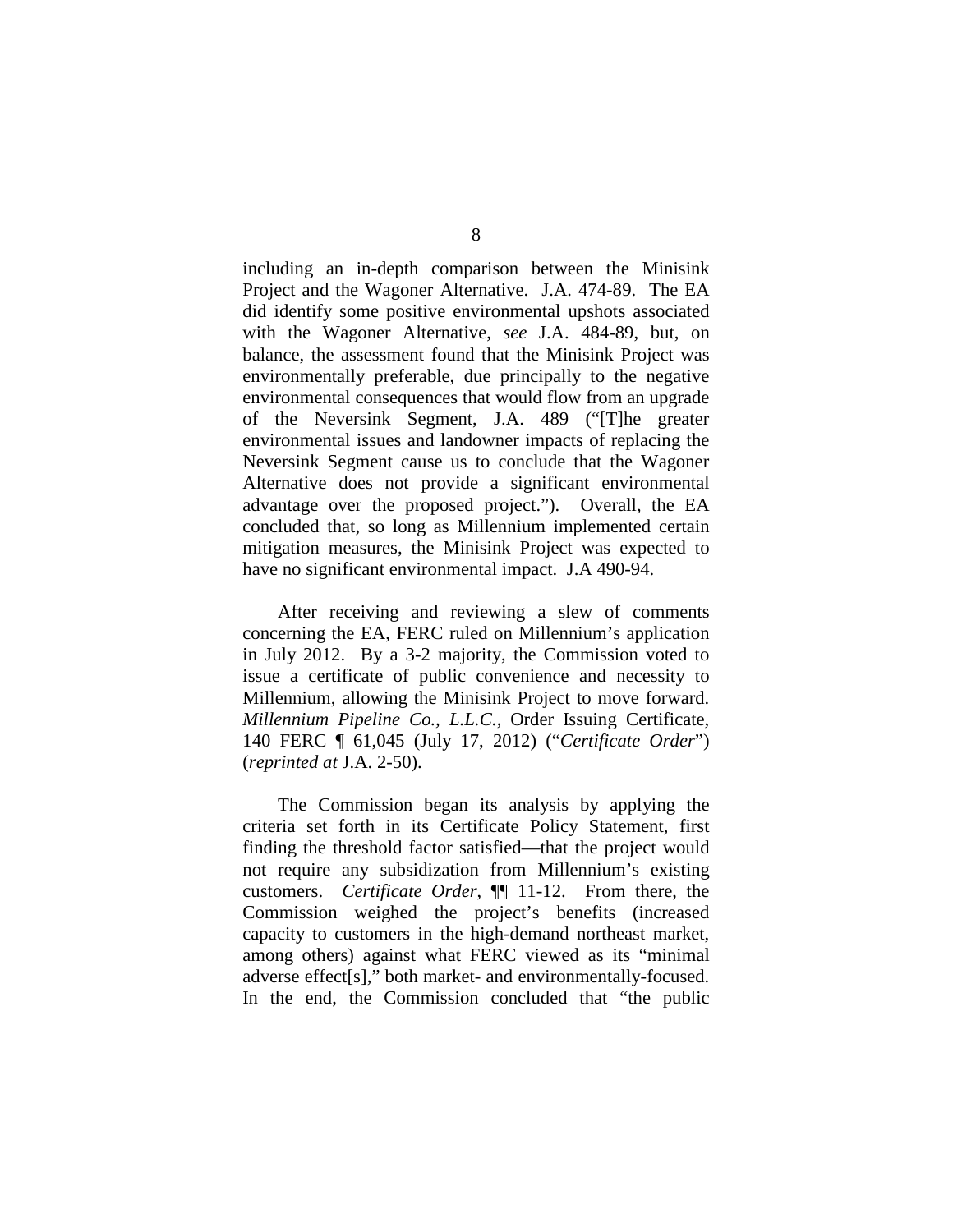convenience and necessity require[d] approval of Millennium's proposal," subject to certain environmental conditions. *Id.* ¶¶ 13-15.

The Commission undertook an extensive environmental analysis in its order, leaning heavily on the results of the EA. With respect to the Wagoner Alternative, in particular, the Commission explained as follows:

> The EA evaluated several system and aboveground site alternatives, and thoroughly compared the Wagoner Alternative to Millennium's proposed Minisink Compressor Station. . . . Ultimately, the EA concludes that although there are certain advantages to the Wagoner Alternative (primarily, its greater distance from the nearest noise-sensitive areas and the lack of residences within 0.5 mile of the compressor site), the greater environmental issues and landowner impacts of replacing the Neversink Segment outweigh those advantages, and as a whole result in the Wagoner Alternative not providing a significant environmental advantage over the proposed project. The Commission concurs with this assessment.

*Certificate Order*, ¶¶ 26-27. More broadly, the Commission also addressed a variety of other comments touching on environmental and landowner-related issues. At the end of the day, FERC adopted the EA's findings and concluded that, so long as Millennium adhered to the parameters outlined in its application and complied with certain environmental mitigation measures, the Minisink Project was expected to have no significant environmental impact. *Id.* ¶ 83.

The Commission's order also resolved a few procedural matters that had been raised. First, the Commission denied a request for a full-blown evidentiary hearing for the Minisink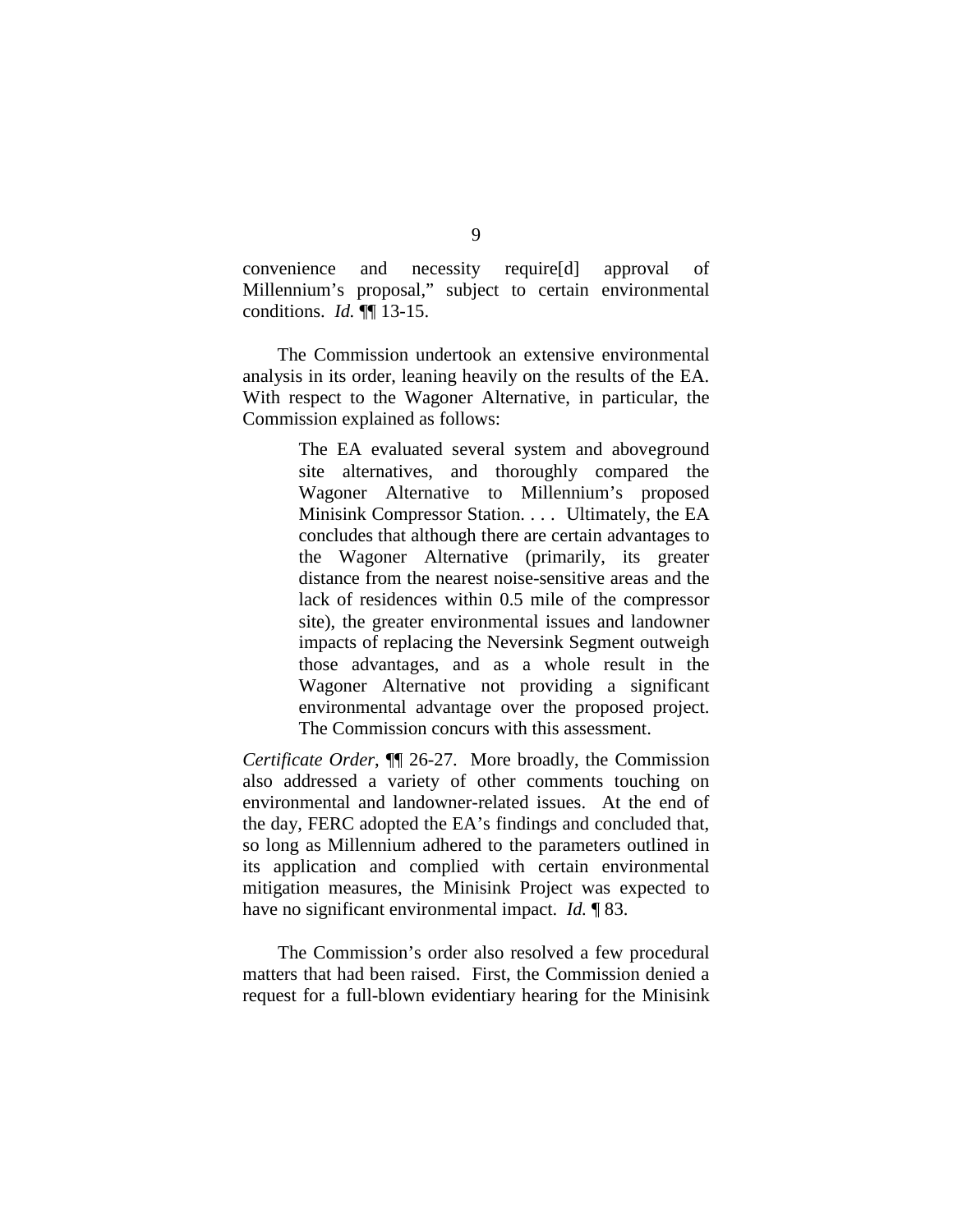Project, concluding that the issues at stake could be adequately addressed on the written record. The Commission also denied a request to stay the proceedings due to a resident's pending Freedom of Information Act (FOIA) request for documents from the Commission (generally seeking certain hydraulic analyses and systems models that Millennium submitted to FERC during the application process). *Id.* ¶¶ 84-87.

As noted, the Commission's determination was not unanimous; the approval of Millennium's application drew two dissenting votes. At bottom, both dissenters—Chairman Wellinghoff and Commissioner LaFleur—explained that, in their eyes, the Wagoner Alternative was a preferable alternative to the Minisink Project, and that the Commission was wrong to conclude otherwise. *See* J.A. 41-47. In addition, Commissioner Clark issued a separate concurrence, highlighting his view that, even if one truly thought the Wagoner Alternative wrought lesser environmental impacts than the Minisink Project, so long as Minisink was still considered "*an acceptable site* that produces minimal adverse impacts," it should still be approved because FERC need not limit its approval to sites with "*the minimum impact*." J.A. 48 (second emphasis in original).

Following the Commission's approval, MREPS and others sought rehearing, and the Commission denied those requests through another thorough order. *Millennium Pipeline Co., L.L.C.*, Order Denying and Dismissing Requests for Rehearing, Denying Request to Reopen and Supplement the Record, and Denying Requests for Stay, 141 FERC ¶ 61,198 (Dec. 7, 2012) ("*Reh'g Order*") (*reprinted at* J.A. 52- 96). Therein, after considering and rejecting various challenges to its initial decision, FERC reaffirmed its certificate approval for the Minisink Project. Additionally,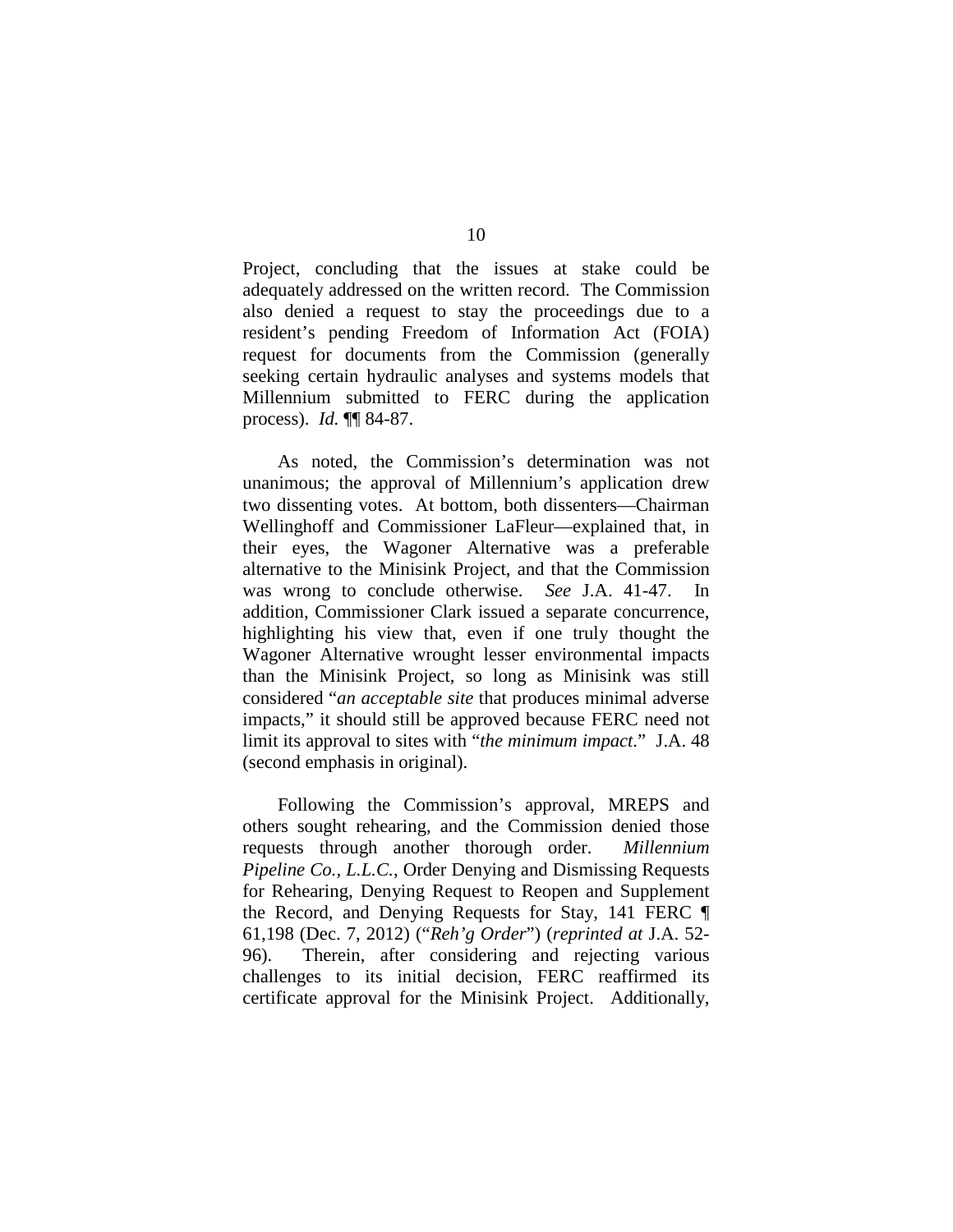the Commission denied a request to reopen and supplement the record to include a study prepared by Mr. Richard Kuprewicz, who we are told is an "industry expert on pipeline engineering and safety." Pet'rs' Br. at 22-23. The Commission reached that result after determining that "Mr. Kuprewicz's study provide[d] no basis for reversing [its] approval of the Minisink Project." *Reh'g Order*, ¶¶ 75-80. Finally, FERC denied a request to stay construction on the Minisink Project pending judicial review. *Id.* **[1**] 81-83.<sup>[2](#page-10-0)</sup> Chairman Wellinghoff and Commissioner LaFleur again dissented, jointly reiterating their view that the Wagoner Alternative still stood superior to the Minisink Project. *See*  J.A. 95-96.

In January 2013, Minisink resident Michael Mojica filed a separate request for rehearing with FERC, focusing on (1) the Commission's refusal to reopen the record to consider Mr. Kuprewicz's study, and (2) Mr. Mojica's claimed inability to timely obtain information he believed necessary to oppose Millennium's application (essentially the documents pursued via the aforementioned FOIA request). The Commission, joined this time by Chairman Wellinghoff and Commissioner LaFleur, unanimously denied the rehearing request. *Millennium Pipeline Co, L.L.C.*, Order Denying Rehearing, 142 FERC ¶ 61,077 (Jan. 31, 2013) ("*Second Reh'g Order*") (*reprinted at* J.A. 99-106).

<span id="page-10-0"></span> $\frac{1}{2}$  Before construction on the Minisink Project was complete, Petitioners twice sought emergency stays from this Court as well. On both occasions we denied their requests. *In re Minisink Residents for Pres. of the Env't and Safety*, No. 12-1390 (D.C. Cir. Oct. 11, 2012) (denying motion for emergency relief); *Minisink Residents for Envtl. Pres. and Safety v. FERC*, No. 12-1481 (D.C. Cir. Mar. 5, 2013) (denying petition for stay during pendency of these proceedings).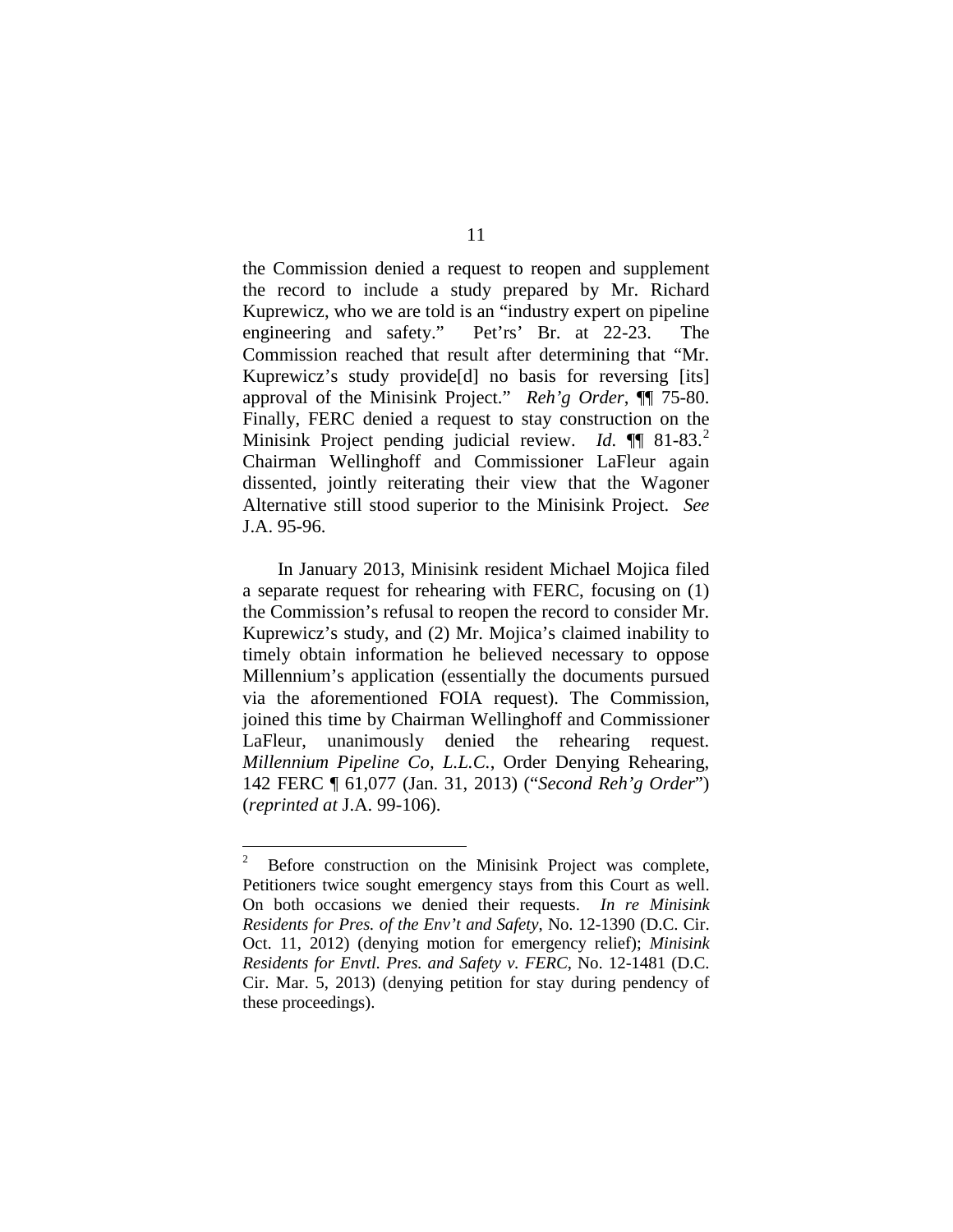Meanwhile, MREPS commenced proceedings before this Court. In December 2012, MREPS and some of its members filed a petition seeking review of the Commission's Certificate Order and Rehearing Order (Case No. 12-1481). Then, after his individual rehearing request was denied by FERC, Mr. Mojica separately petitioned for our review (Case No.  $13-1018$  $13-1018$  $13-1018$ ).<sup>3</sup> Given the sweeping overlap of issues, we consolidated the two petitions. We refer to MREPS and the various individual petitioners, collectively, as "Petitioners."

While the briefing in these appeals unfolded, Millennium completed construction of the Minisink Project and placed the compressor station into use in June 2013.

## **II.**

Petitioners seek review of a final order of the Commission, which means we have jurisdiction under 15 U.S.C. § 717r(b). *E.g.*, *Murray Energy Corp.*, 629 F.3d at 235; *Fla. Gas Transmission Co.*, 604 F.3d at 639.

We review the Commission's orders, including those approving certificate applications, under the familiar arbitrary and capricious standard. *B&J Oil & Gas v. FERC*, 353 F.3d 71, 75-76 (D.C. Cir. 2004); *Midcoast Interstate Transmission*, 198 F.3d at 967. Our role is limited "to assuring that the Commission's decisionmaking is reasoned, principled, and

<span id="page-11-0"></span> <sup>3</sup>  $3$  Originally, Mr. Mojica was also a party to the first-filed petition, but given the pendency of his rehearing request before FERC at that time, he withdrew from participation in the original case to avoid any problems under *Tennessee Gas*. *See Tenn. Gas Pipeline Co. v. FERC*, 9 F.3d 980, 980-81 (D.C. Cir. 1993) ("It is well-established that a party may not simultaneously seek both agency reconsideration and judicial review of an agency's order.").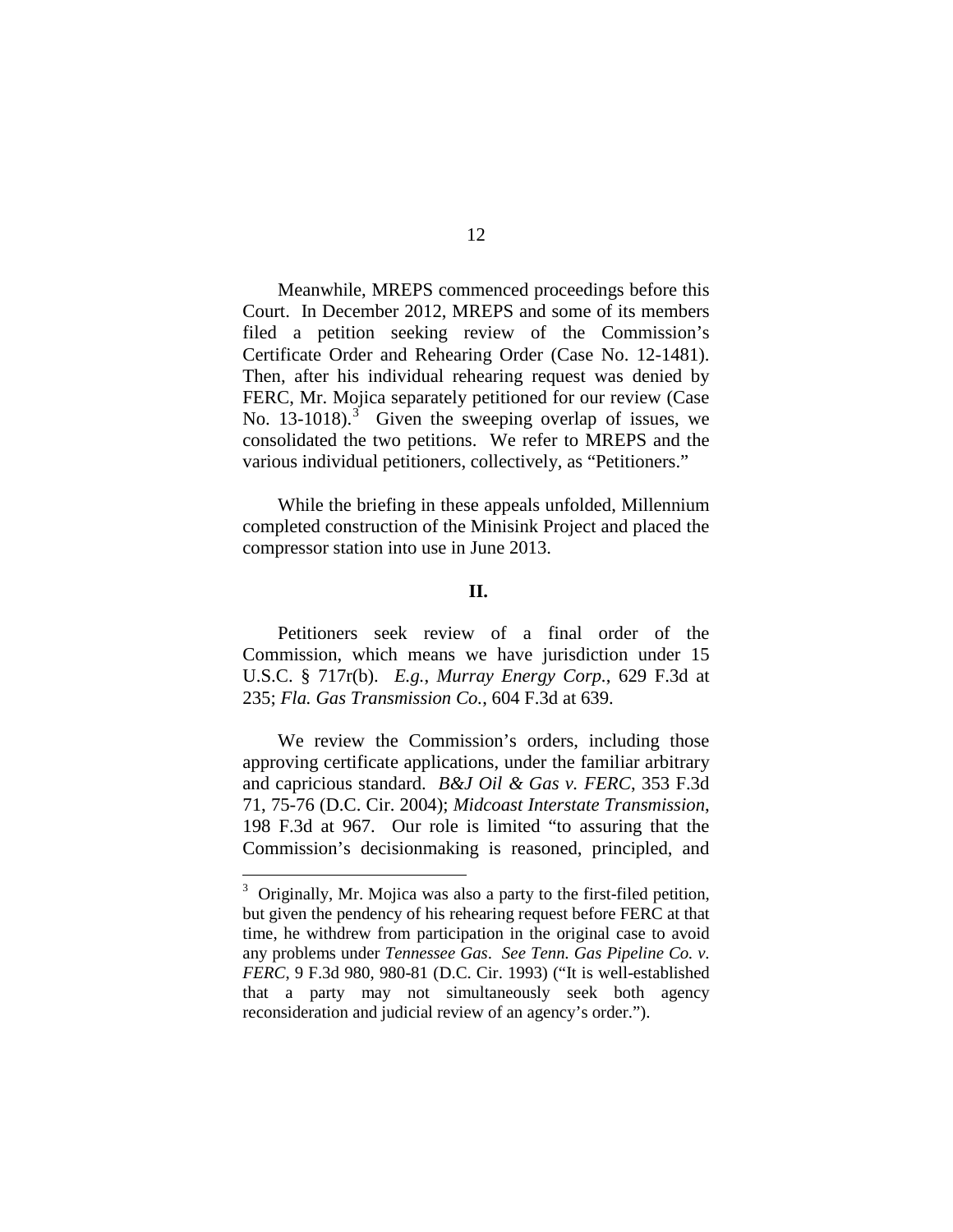based upon the record." *Am. Gas Ass'n v. FERC*, 593 F.3d 14, 19 (D.C. Cir. 2010); *Penn. Office of Consumer Advocate v. FERC*, 131 F.3d 182, 185 (D.C. Cir. 1997). We must consider "whether the decision was based on a consideration of the relevant factors and whether there has been a clear error of judgment." *ExxonMobil Gas Mktg. Co. v. FERC*, 297 F.3d 1071, 1083 (D.C. Cir. 2002). In so doing, we "cannot substitute [our] judgment for that of the Commission." *Nat'l Comm. for the New River, Inc. v. FERC*, 373 F.3d 1323, 1327 (D.C. Cir. 2004). All the while, we remain mindful that "[t]he grant[] or denial of a certificate of public convenience and necessity is a matter peculiarly within the discretion of the Commission." *Okla. Natural Gas Co. v. Fed. Power Comm'n*, 257 F.2d 634, 639 (D.C. Cir. 1958); *accord Cal. Gas Producers Ass'n v. Fed. Power Comm'n*, 383 F.2d 645, 648 (9th Cir. 1967).

\* \* \*

As a threshold matter, and even though neither FERC nor Millennium contests our power to entertain these petitions, we have independently assured ourselves that we are presented with a justiciable controversy. While the Minisink Project is now finished and functional, the petitions under review are not moot because Petitioners, through their written submissions to this Court and to the Commission, assert that the compressor's operation continues to harm their aesthetic, health, and property interests. *See Moreau v. FERC*, 982 F.2d 556, 566 n.4 (D.C. Cir. 1993). For much the same reasons, we are satisfied that Petitioners have suffered injuries sufficient for Article III standing. *Id.* at 565. With this much established, we turn to the merits of Petitioners' arguments.<sup>[4](#page-12-0)</sup>

<span id="page-12-0"></span> $\frac{1}{4}$  Our analysis on these points does not rest in any way on the online video submission referenced in Petitioners' brief. *See* Pet'rs'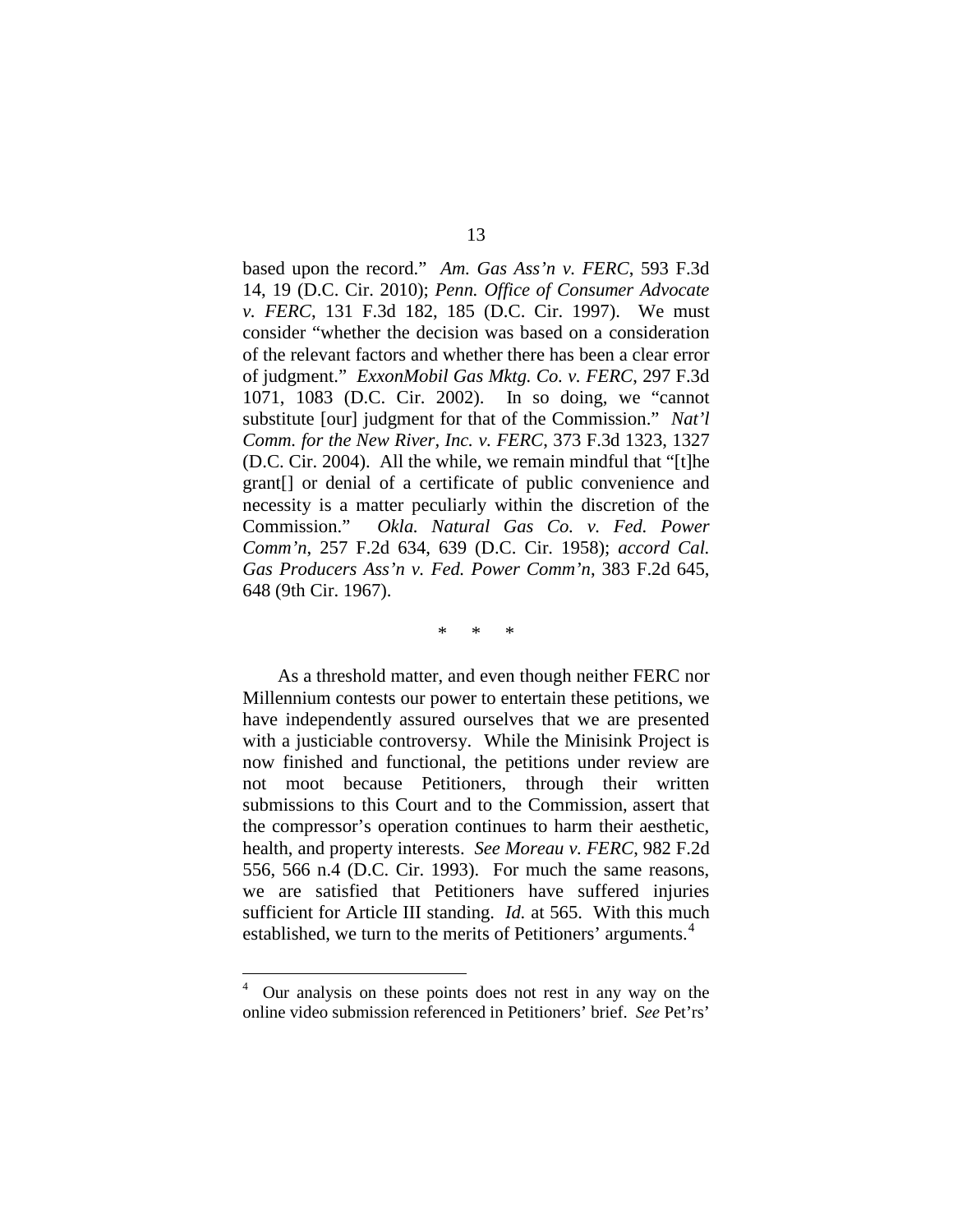## **A.**

In urging us to upend FERC's approval of the Minisink Project, Petitioners mount several lines of attack. Chief among them is their argument that the Commission failed to afford due consideration to the Wagoner Alternative, which Petitioners insist was undeniably superior to the Minisink Project—in their eyes, "economically, environmentally, and operationally" superior. *See* Pet'rs' Br. at 6. Specifically, Petitioners claim that this alleged failure both violated the Commission's obligations under Section 7 of the NGA, and represented a misapplication of the Commission's own Certificate Policy Statement. We disagree.

We do agree with Petitioners that the Commission was obligated to consider, as part of its certificating process under the NGA, reasonable alternatives to the project proposed by

 $\overline{a}$ 

Br. at 5, 27-28. A picture may be worth a thousand words in some contexts, but extra-record video clips cannot substitute for proper briefing. Where a party's standing is not apparent from the agency record, our rules require that "*the brief* . . . include arguments and evidence establishing the claim of standing." D.C. CIRCUIT RULE 28(a)(7) (emphasis added). Petitioners' choice to use "Video Testimonials" skirts this requirement, and if adopted more broadly, could wreak havoc on the procedural controls governing appeals before this Court, such as word limits, briefing schedules, and the like. And this is without even considering the specific failings associated with Petitioners' video account. For one, there is no indication that the individuals it portrays are under oath, so their remarks are not even evidence. Moreover, Petitioners do not direct us to any *particular* segment of the video they deem relevant, whether through a pinpoint citation or otherwise; instead, they expect us to review the entirety of the 18-minute recording—which, it bears noting, spans more time than their counsel was allotted at oral argument—to discern the elements of standing.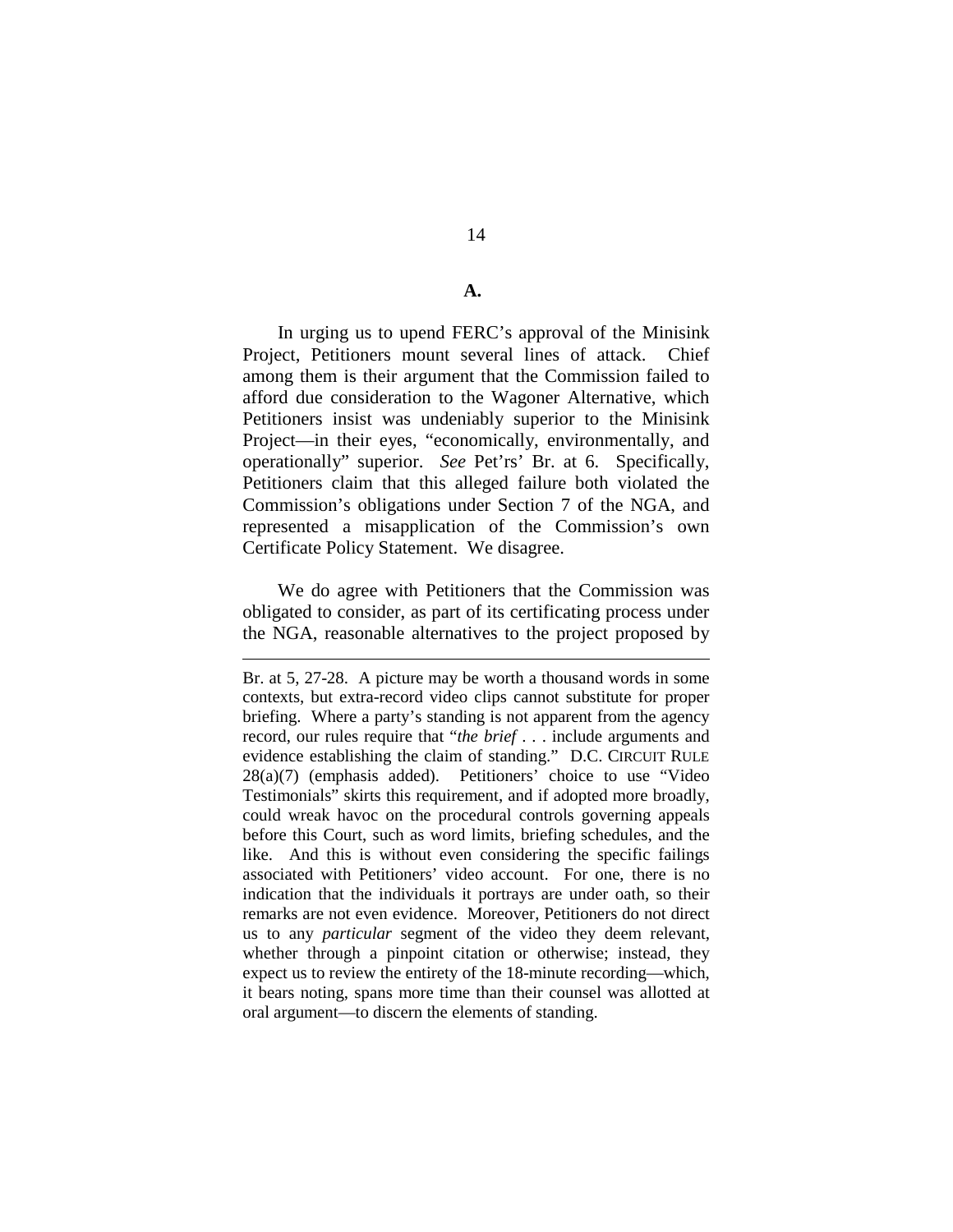Millennium. *See, e.g.*, *N. Natural Gas Co. v. Fed. Power Comm'n*, 399 F.2d 953, 973 (D.C. Cir. 1968) ("[T]he duty imposed upon the Commission by Section 7 of the Natural Gas Act is not merely to determine which of the submitted applications is most in the public interest, but also to give proper consideration to logical alternatives which might serve the public interest better than any of the projects outlined in the applications."); *accord Citizens for Allegan Cnty., Inc. v. Fed. Power Comm'n*, 414 F.2d 1125, 1133 (D.C. Cir. 1969). The trouble with Petitioners' theory, though, is that the Commission satisfied this obligation here. Based on our assessment of the record, we are convinced that the Commission amply considered alternatives to the Minisink Project, devoting especially thorough attention to the Wagoner Alternative favored by Petitioners.

For one, FERC's Certificate Order unmistakably outlines the Commission's exploration of the Wagoner Alternative as an alternate possibility for Millennium's compressor station. *See Certificate Order*, ¶ 26 ("Numerous comments received during scoping also requested that the Commission evaluate alternatives to the proposed action . . . . The EA evaluated several system and aboveground site alternatives, and thoroughly compared the Wagoner Alternative to Millennium's proposed Minisink Compressor Station."). In keeping with the recommendations set out in the EA, however, the Commission concluded that the more significant environmental impacts associated with the Wagoner Alternative—mostly due to improvement of the Neversink Segment—rendered that option less preferable than the proposed Minisink Project. *Id.* ¶ 27 (summarizing some of the perceived environmental downsides to the Wagoner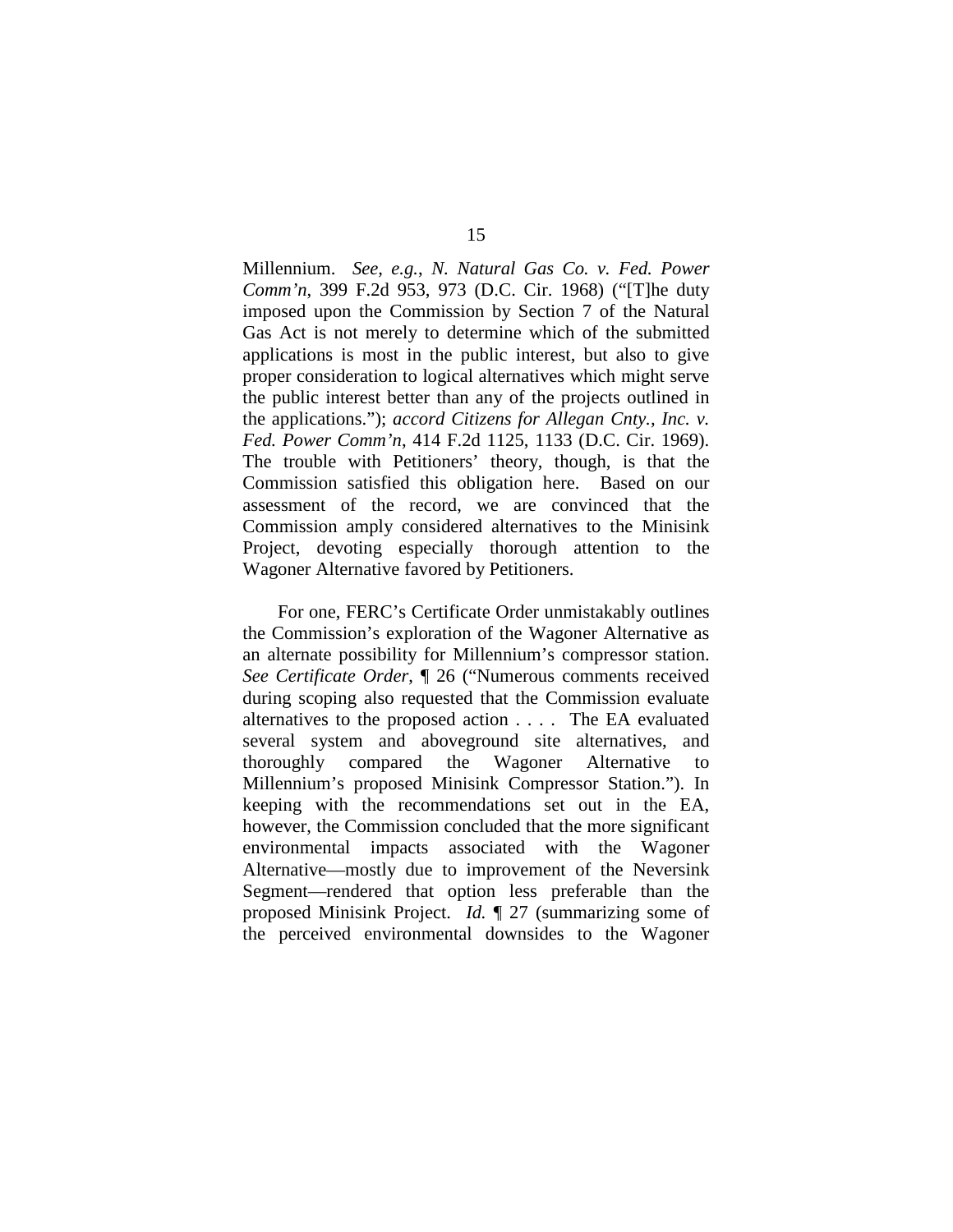Alternative).<sup>5</sup> The same holds true with respect to the Rehearing Order, wherein the Commission again walked through its comparison of the Minisink Project and the Wagoner Alternative. *Reh'g Order*, ¶¶ 66-67. Based on that comparison, the Commission reiterated its view that "the selection of the Minisink [Project] as opposed to the Wagoner Alternative is eminently reasonable." *Id.* ¶ 67.

Furthermore, Petitioners seem to overlook the fact that, once the Wagoner Alternative surfaced, the Commission took the additional (and, from what we understand, relatively unusual) step of issuing a supplemental notice before completing its Environmental Assessment. Therein, the Commission specifically flagged its consideration of the Wagoner Alternative, inviting feedback and input from nearby residents and other potentially impacted parties. *See*  J.A. 372-74; J.A. 373 ("The Commission wants to ensure that

- The Wagoner Alternative would impact ten times more land acreage (112.4) than the Minisink Project (10.6);
- The Wagoner Alternative would require the clearing of more trees and the conscription of more agricultural land than the Minisink Project;
- The Wagoner Alternative would necessitate the placement of pipeline across eleven wetlands and twelve waterbodies, raising complications not extant in the Minisink Project; and
- The Wagoner Alternative had the potential to impact five special status species, as opposed to one through the Minisink Project.

*Certificate Order*, ¶¶ 26-27. FERC's Certificate Order also incorporated the EA itself, which goes through its own relatively detailed comparison between the two proposals. *See* J.A. 484-89.

<span id="page-15-0"></span> <sup>5</sup>  $5$  For instance, the Commission explained as follows: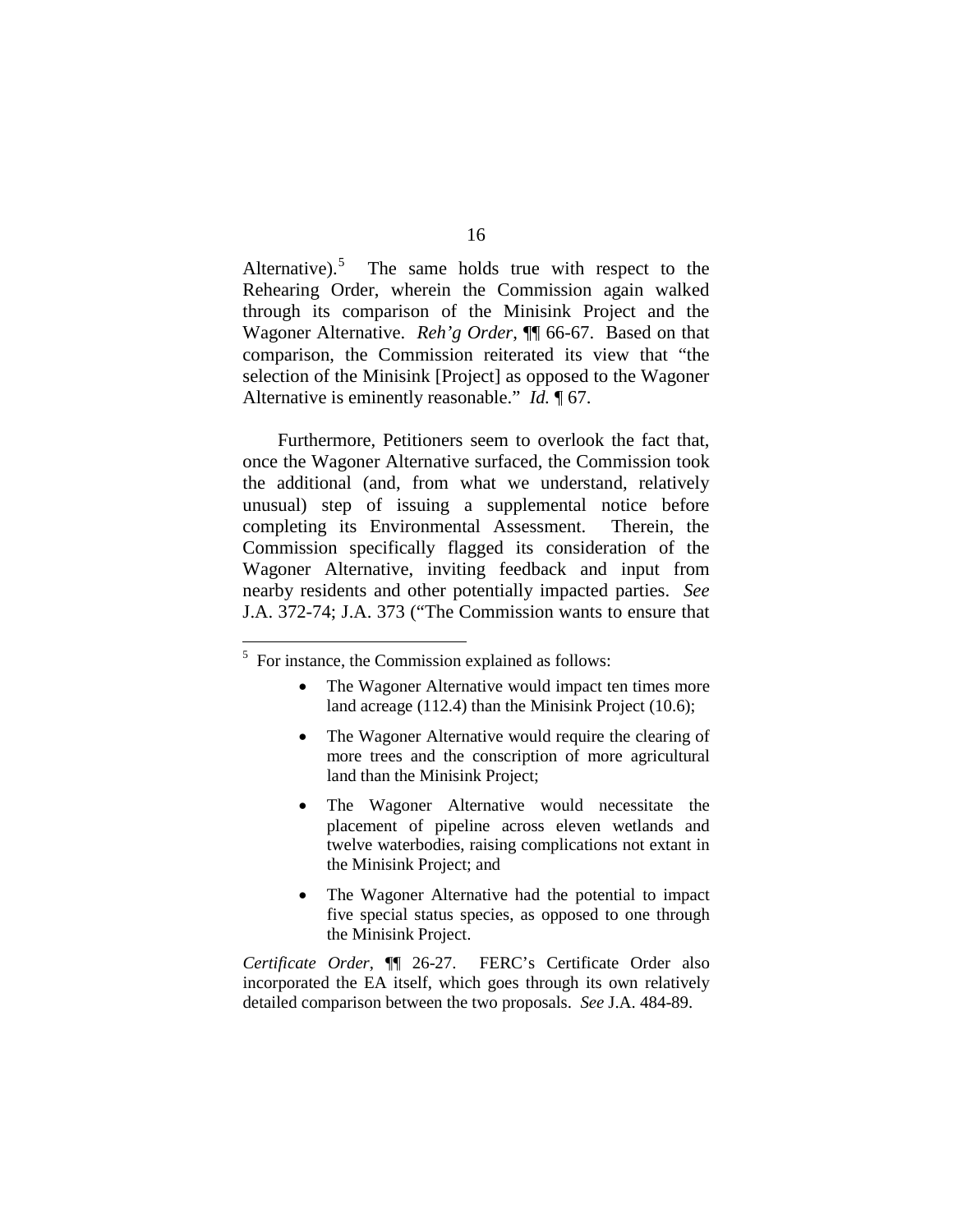all potentially affected landowners for the [Wagoner] alternative have the opportunity to participate in the environmental review process. . . . You are encouraged to become involved in this process and provide your specific comments or concerns about Millennium's proposal and the [Wagoner] alternative described above.") In view of all of this, it seems clear that FERC duly considered the Wagoner Alternative (and other alternatives), and cogently explained its rationale in finding the Minisink Project properly approved under the NGA. We would be hard-pressed to read the record otherwise.

In arguing to the contrary, Petitioners marshal only one meaningful theory in their favor. They claim that the Commission's analysis was flawed because Millennium either planned or needed to upgrade the Neversink Segment all along. In other words, according to Petitioners, even if Millennium moved forward with the Minisink Project (and not the Wagoner Alternative), it still had plans to replace the Neversink Segment in the very near future. So the Commission's decision to account for the environmental impacts of a Neversink upgrade only in connection with the Wagoner Alternative and not the Minisink Project, Petitioners tell us, was unreasonable and misguided. *E.g.*, Pet'rs' Br. at 32 ("Had the Commission compared a Minisink/Neversink project to a Wagoner/Neversink upgrade, the Wagoner alternative would have emerged as the superior choice."). We reject their premise.

This argument effectively hinges on an ambiguous reference in one PowerPoint slide that Petitioners uncovered through an internet search in the midst of the agency proceedings—a document Petitioners generously refer to as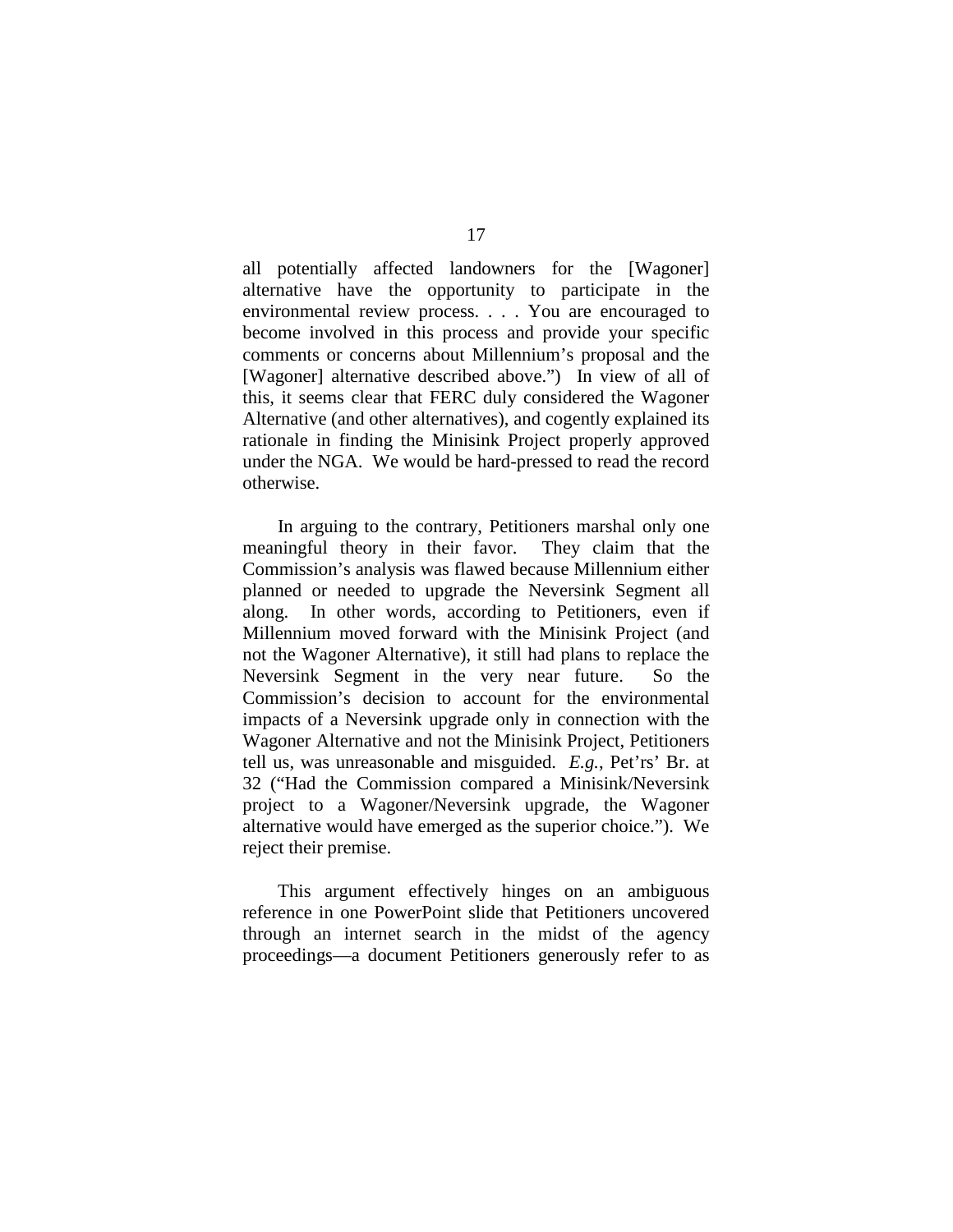the "Currie Report."[6](#page-17-0) This document, Petitioners surmise, proves that the construction of a new compressor station at Minisink was only Millennium's first step in a multi-phase expansion project, part of which was destined to include a Neversink upgrade all along. Notably, Petitioners made this very same argument to the Commission, and the Commission found it unsubstantiated. Rather, the Commission read the "Currie Report" as "merely . . . a marketing document," and found that, as a factual matter, it did not evince "an intent by Millennium to pursue an integrated, three-phase expansion of its system," nor "any firm decision by Millennium as to future construction," as had been suggested. *Reh'g Order*, ¶ 32 n.41. As to this factual determination, FERC's findings are "conclusive" if "supported by substantial evidence," 15 U.S.C. § 717r(b); *Colo. Interstate Gas Co. v. FERC*, 599 F.3d 698, 704 (D.C. Cir. 2010)—a standard, we have stated, that "requires more than a scintilla, but can be satisfied by something less than a preponderance of the evidence," *FPL Energy Me. Hydro LLC v. FERC*, 287 F.3d 1151, 1160 (D.C. Cir. 2002). On this record, the Commission's finding falls comfortably within that range. We thus accept FERC's conclusion that the "Currie Report" does not establish any firm present or future plans by Millennium to upgrade the Neversink Segment.<sup>[7](#page-17-1)</sup>

<span id="page-17-0"></span> <sup>6</sup> Although never clearly explained, Petitioners seem to call this the "Currie Report" because they believe the PowerPoint presentation was prepared by an individual named Sean Currie, who is identified in at least one FERC filing as Millennium's Manager of Capacity Optimization. *See* J.A. 126 n.77.

<span id="page-17-1"></span><sup>7</sup> Petitioners say we should accord FERC's factual findings no deference because it was "biased" in favor of Millennium's application. *See* Pet'rs' Br. at 7, 41. In support, Petitioners point to an excerpted portion of FERC's Rehearing Order stating, in part, that "*there is no incentive for a project sponsor to present an application that cannot meet our standards for approval.*" Pet'rs'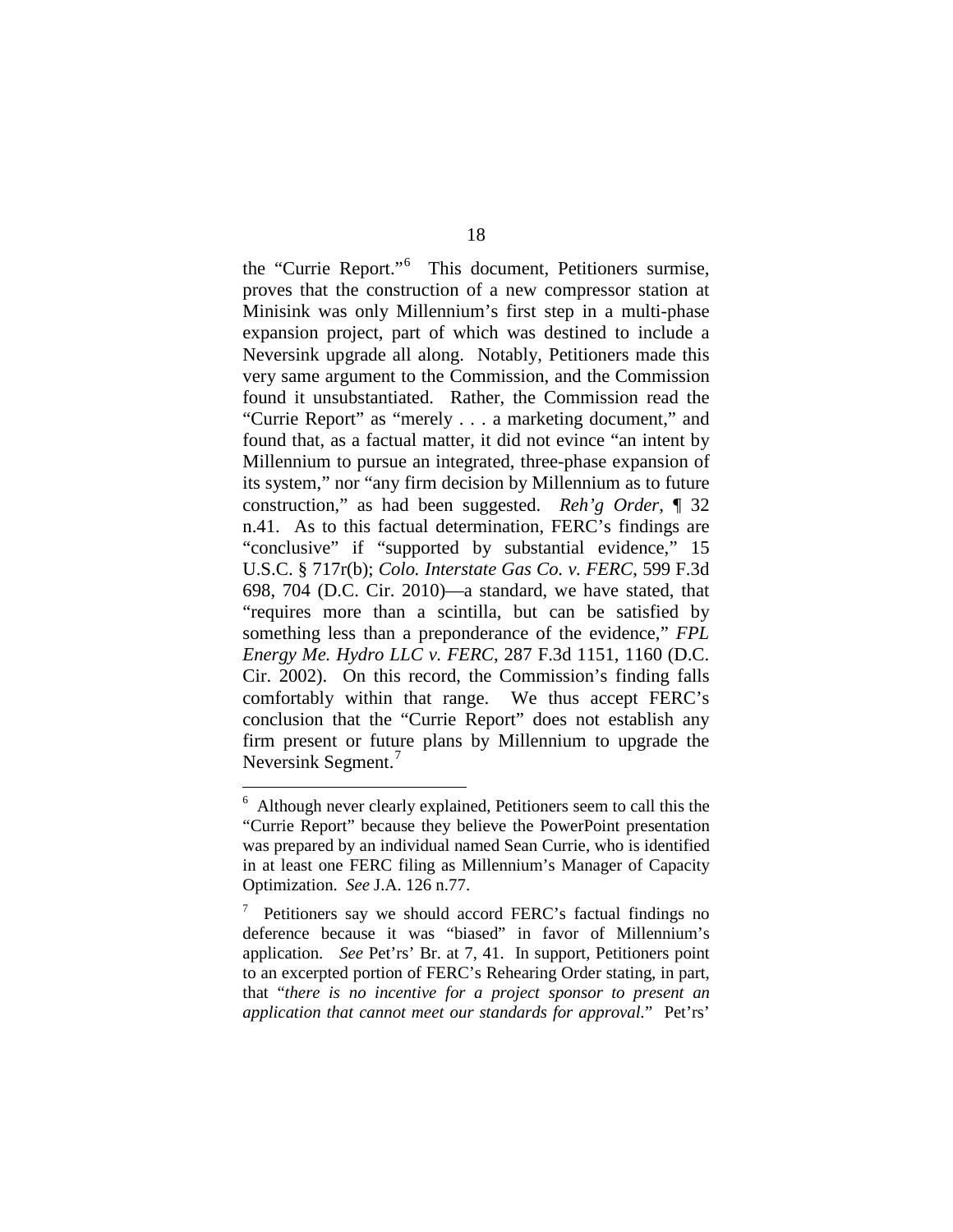In making this argument, Petitioners lean heavily on our decision in *City of Pittsburgh v. Federal Power Commission*, 237 F.2d 741 (D.C. Cir. 1956). But that decision cannot bear the weight Petitioners wish. In *City of Pittsburgh*, we reviewed the issuance of a certificate of public convenience and necessity allowing a natural gas supplier to abandon service on one pipeline and to transfer that load to another pipeline operating below capacity. In the course of contesting the Commission's order, a group of petitioners argued that the abandonment would result in rate increases associated with future expansions—increases that could be avoided, those petitioners said, if the supplier maintained service on the pipeline it sought to abandon. After review, this Court set aside the order, largely based on the Commission's failure to consider the effects of abandonment on the pipeline's future expansion. *Id.* at 750 ("[The Commission] persistently closed its eyes even to the existence of the problem of future expansion."). Seizing on that holding, Petitioners insist it

 $\overline{a}$ 

Br. at 7 (quoting *Reh'g Order*, at ¶ 45) (emphasis by Petitioners). We could see how these remarks might give Petitioners pause. After reading that applicants have "no incentive" to pursue proposals that cannot secure approval, it is conceivable that one might come away thinking the Commission has a thumb on the scale for industry applicants. This is hardly the image our federal regulators should be projecting to the American public. But as another recent decision from this Court explained in turning aside a similar argument, "[t]he fact that [applicants] generally succeed in choosing to expend their resources on applications that serve their own financial interests does not mean that an agency which recognizes merit in such applications is biased." *NO Gas Pipeline v. FERC*, No. 12-1470, slip op. at 10 (D.C. Cir. July 1, 2014). This logic holds true here, too. Though FERC's comments were arguably clumsy, it would require quite a leap on our part to equate its statements with prejudgment.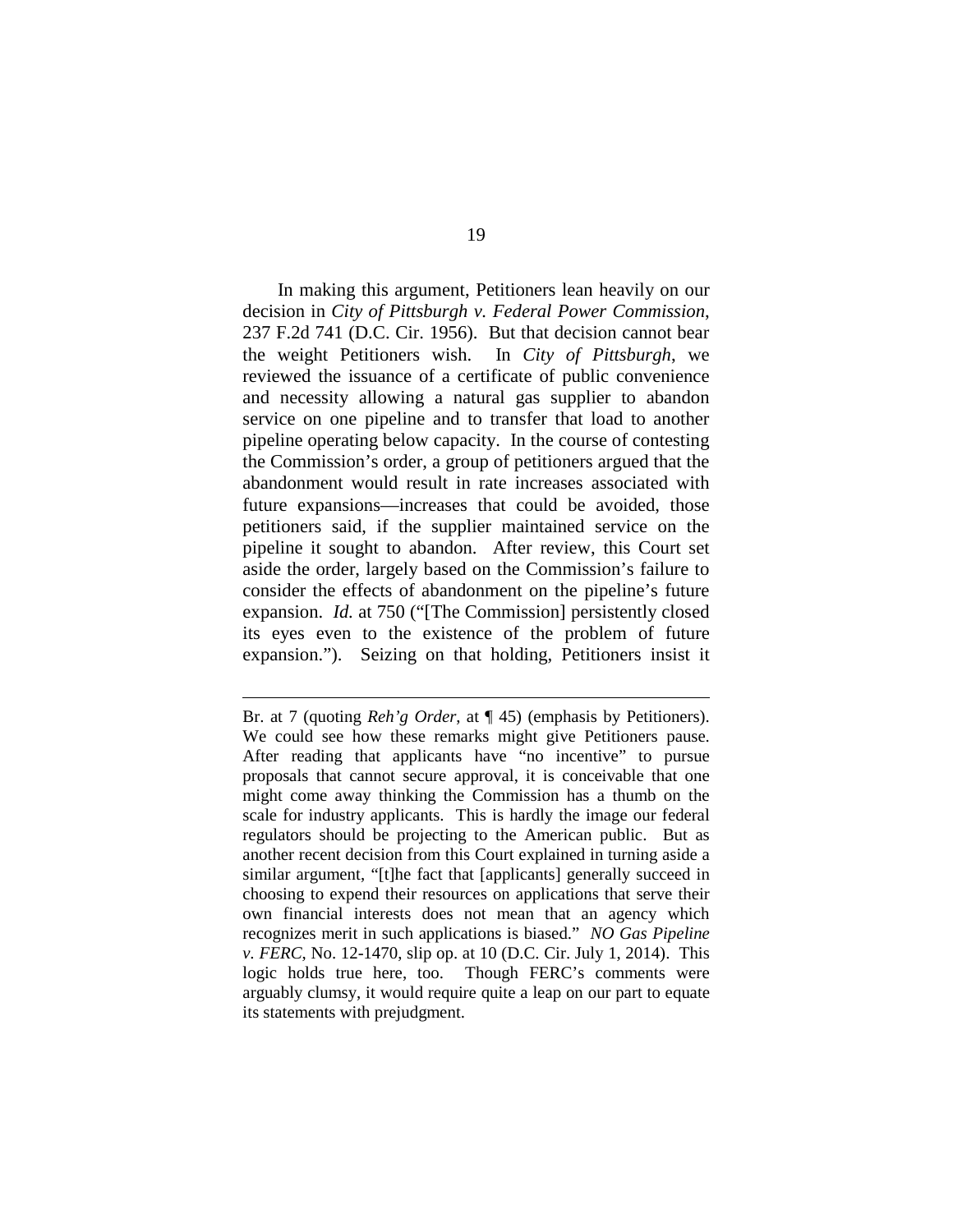applies equally to the facts of their case because FERC glossed over and ignored the possibility of a future Neversink Segment replacement. For at least two reasons we can see, however, *City of Pittsburgh* finds no application here.

First, in *City of Pittsburgh*, it was clear and unmistakable that the pipeline intended to expand service in the future. *See id.* at 751 ("That Texas Eastern would soon move to expand its gas deliveries was apparent throughout the [Commission's] proceeding."); *id.* at 752 ("The record amply shows Texas Eastern's intention to apply for authority to expand its capacity and its sales."). Here, on the other hand, the Commission examined the record—including the so-called "Currie Report"—and found no concrete indication that Millennium intended, then or in the future, to upgrade the Neversink Segment. So the evidence of "future expansion" is a far cry from what we were presented with in *City of Pittsburgh*. Second, and perhaps more fundamentally, the shortcoming we took issue with in *City of Pittsburgh* was the Commission's refusal to examine the effects of future expansion *altogether*; the hearing examiner would not permit any questioning or inquiry into the supplier's plans for expansion, nor would the examiner consider several company memoranda that supposedly revealed such plans. *Id.* at 750- 52. Here, in stark contrast, FERC unquestionably did consider Petitioners' theory that Millennium planned (or needed) to upgrade the Neversink Segment. *See Certificate Order*, ¶¶ 65, 68; *Reh'g Order*, ¶¶ 25, 32-33, 47, 73 & n.41. It just disagreed with their position that the prospect of such a step was sufficiently certain to require its environmental effects be taken into account in connection with the Minisink Project. Given this, we cannot say that the Commission "closed its eyes" to the issue of "future expansion"—here, the possible replacement of the Neversink Segment—as was the case in *City of Pittsburgh*. 237 F.2d at 750-52.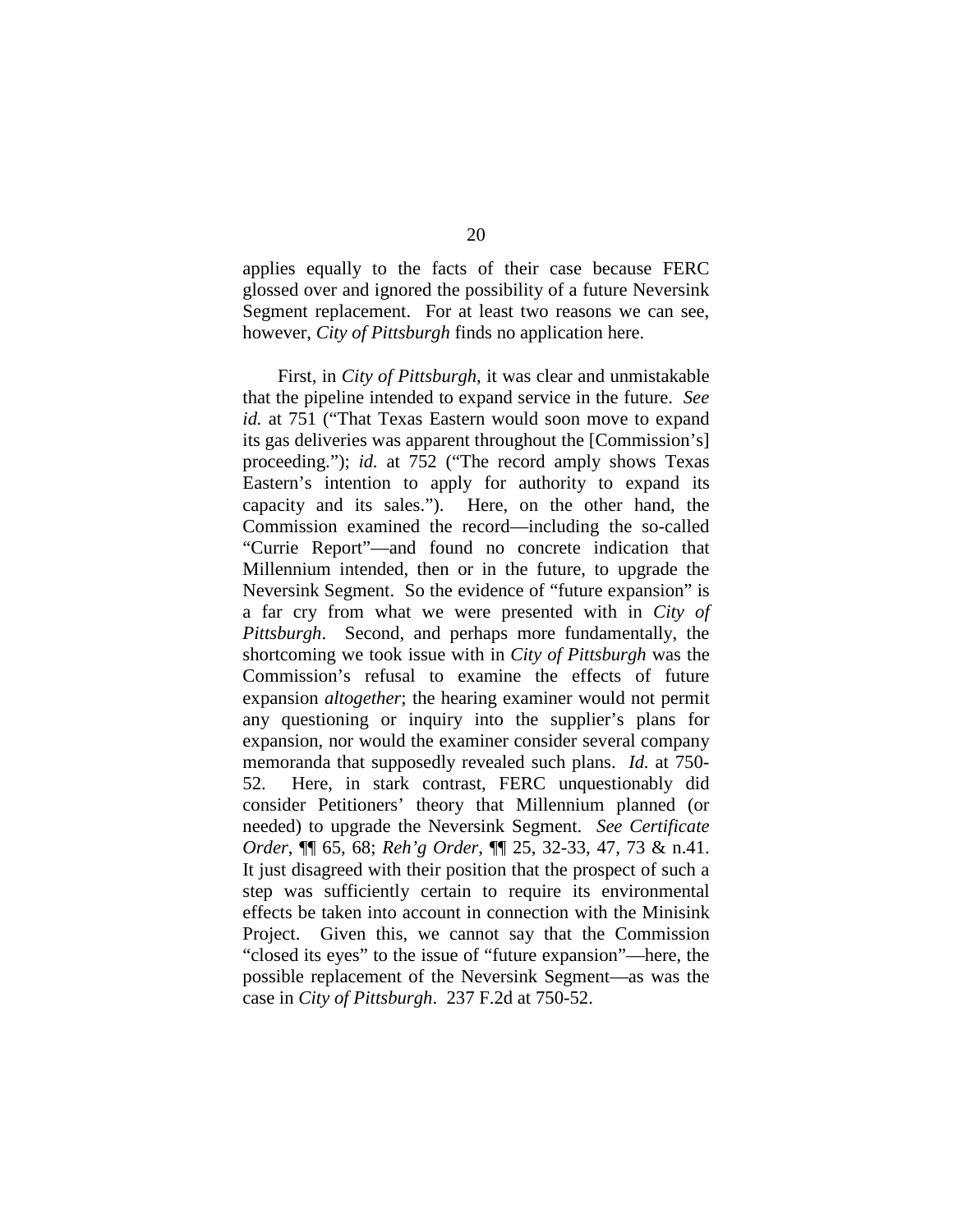Given the foregoing, we have no basis to second-guess the Commission's determination that Millennium had no firm plans to upgrade the Neversink Segment in the wake of the Minisink Project. Petitioners also press this argument with a slightly different gloss, however. They argue that even if Millennium was not *planning* to replace the Neversink Segment, circumstances would soon *require* such a step nonetheless. Absent such an upgrade, Petitioners assert, a "bottleneck" caused by the smaller-diameter pipe on the Neversink Segment would preclude Millennium's pipeline from safely handling the volume, pressure, and speed that would be generated by the Minisink Project. (For the most part, this theory relies on the aforementioned study prepared by Mr. Kuprewicz.) We remain unmoved. The Commission considered this argument, too, and based on its assessment of the evidence, it again disagreed with Petitioners on the facts. FERC found no evidence that the Minisink Project would necessitate, as a structural or safety matter, an upgrade of the Neversink Segment. *See Certificate Order*, ¶ 68 ("Staff independently evaluated the hydraulic feasibility of the Minisink Compressor Station and completed an engineering analysis of Millennium's pipeline system . . . . [T]here is nothing in the record to suggest that the operation of the Minisink Compressor Station will compromise the safety of the Neversink Segment."); *see also Reh'g Order*, ¶¶ 75-80 (summarizing "flaws" in Mr. Kuprewicz's various suppositions, as viewed by FERC). As we explain shortly, the Commission's decision not to reopen the record to consider Mr. Kuprewicz's report was not an abuse of discretion, and Petitioners provide no other meaningful basis for concluding that FERC's factual determinations regarding the pipeline's structural integrity were unsupported by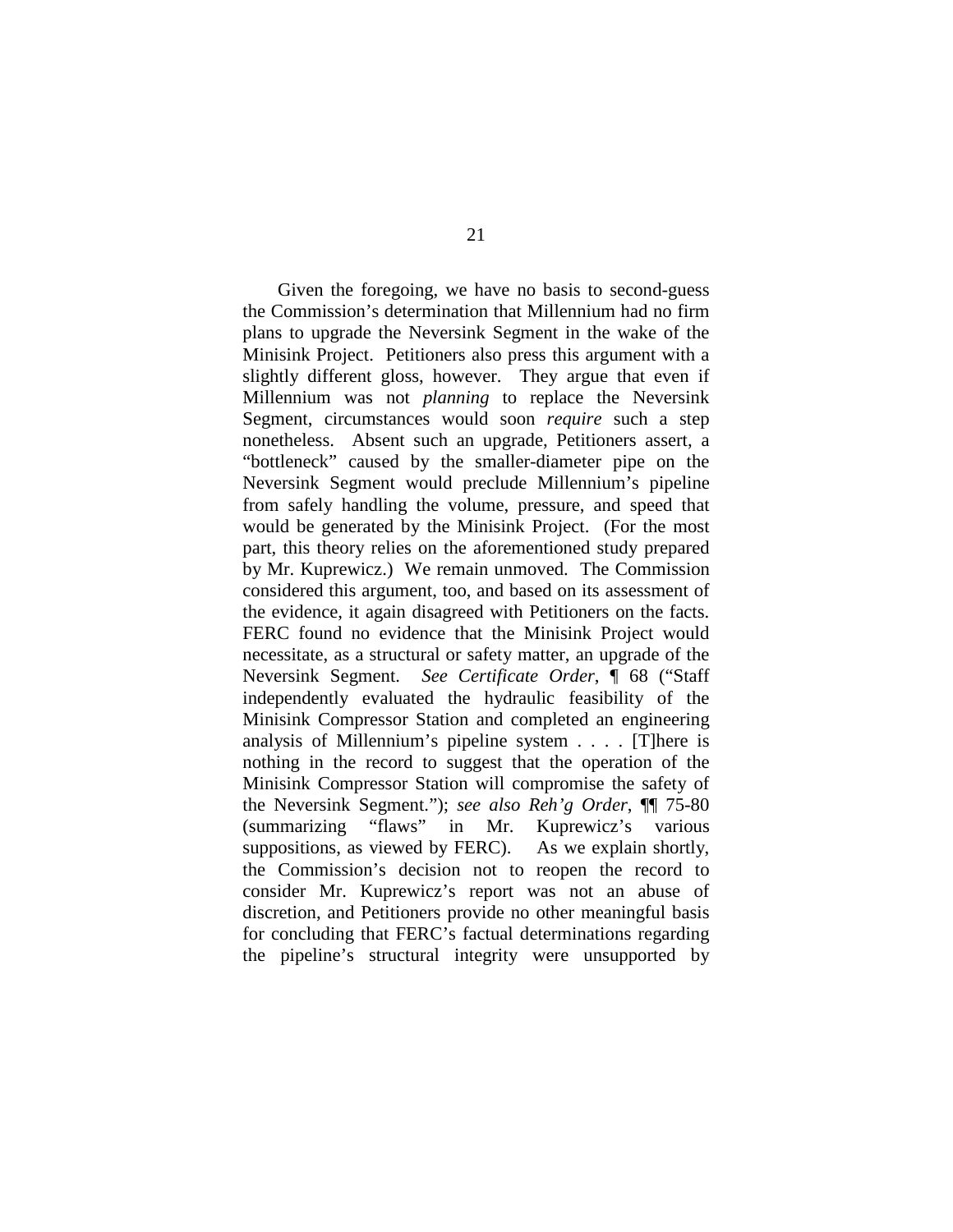substantial evidence. We thus find no basis to upset the Commission's finding on this point either.<sup>[8](#page-21-0)</sup>

In our view, then, FERC reasonably concluded that the Wagoner Alternative would require replacement of the Neversink Segment, while the same was not plainly true of the Minisink Project. And with that factual determination in hand, it comes as no great shock that the Commission did not believe the Wagoner Alternative a better fit for the proposed project. On this point, some historical context is in order. More than a decade before the Minisink Project was proposed, Millennium had sought approval from FERC to construct a replacement pipeline for the original Neversink Segment. Initially, the Commission approved that proposal subject to certain conditions. *Millennium Pipeline Co., L.P.*, Interim Order, 97 FERC ¶ 61,292, at 62,356 (Dec. 19, 2001). But due to the extreme difficulty Millennium encountered trying to satisfy those conditions—including a host of environmental snags—it opted instead to rely on the existing 7.1-mile-long segment of pipe acquired from a competitor (Columbia Gas) for the Neversink River crossing, *i.e.*, the "Neversink Segment" as it exists today. *See* J.A. 401-05 (describing this background). FERC authorized that

<span id="page-21-0"></span> <sup>8</sup> We also find it somewhat telling that neither of the dissenting commissioners expressed a belief that a Neversink upgrade was imminently inevitable. True, both thought a Neversink replacement would have yielded longer-term benefits that would have outweighed the positive environmental factors the majority associated with the Minisink Project (nearly all tied to avoiding, at least for the time being, a Neversink upgrade). And mostly for this reason, they believed the Wagoner Alternative preferable in the long run. But neither suggested that the record, as they saw it, showed that Millennium planned or needed to replace the Neversink Segment even if it did not pursue the Wagoner Alternative, as Petitioners maintain. *See* J.A. 41-47, 95-96, 106.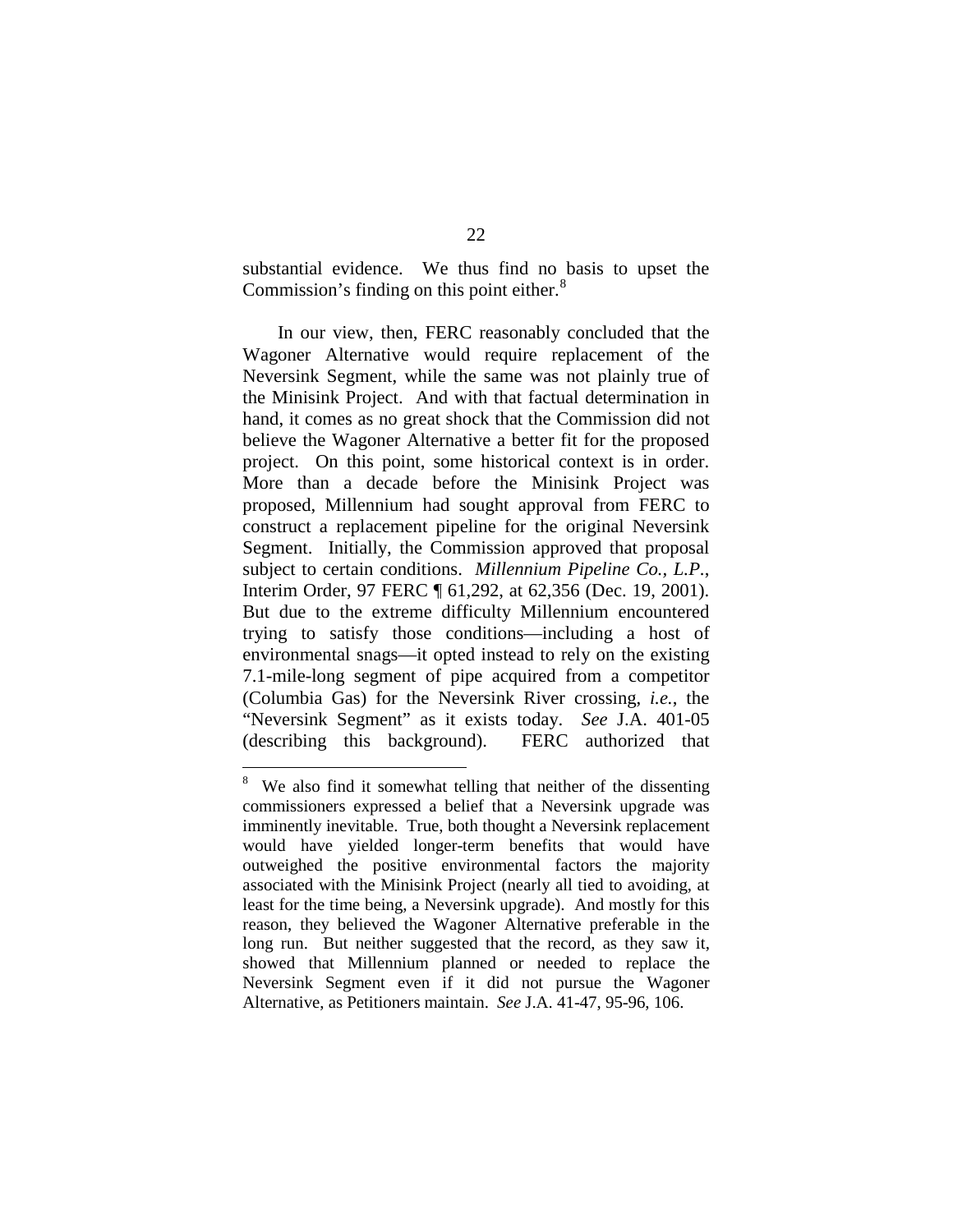alternative arrangement in 2006. *See Millennium Pipeline Co., L.L.C.*, Order Issuing and Amending Certificates, Approving Abandonment, Vacating Certificate, and Granting and Denying Requests for Rehearing and Clarification, 117 FERC ¶ 61,319, at 62,576 (Dec. 21, 2006). Given Millennium's past struggles navigating the environmental complications of a Neversink upgrade, the fact that the Commission did not think such a course preferable at this juncture seems to us an understandable result.

In sum, as we have stated before, FERC "enjoys broad discretion to invoke its expertise in balancing competing interests and drawing administrative lines." *Am. Gas Ass'n*, 593 F.3d at 19 (citing *ExxonMobil Gas Mktg. Co.*, 297 F.3d at 1085); *see also Columbia Gas Transmission Corp. v. FERC*, 750 F.2d 105, 112 (D.C. Cir. 1984) ("[A]s an expert agency, the Commission is vested with wide discretion to balance competing equities against the backdrop of the public interest[.]"). Notwithstanding Petitioners' pleas to the contrary, we conclude that the Commission's consideration of the Wagoner Alternative falls within the bounds of that discretion.<sup>[9](#page-22-0)</sup> Under our narrow standard of review, then, we

<span id="page-22-0"></span><sup>-&</sup>lt;br>9  $9\,$  We hasten to add that FERC's obligation to consider alternatives in Section 7 proceedings is not boundless. As we have previously explained, FERC need not "undertake exhausting inquiries, probing for every possible alternative, if no viable alternatives have been suggested by the parties, or suggest themselves to the agency." *Citizens for Allegan Cnty*., 414 F.2d at 1133. We do not suggest otherwise today, nor must we venture beyond these general guideposts. Since the Wagoner Alternative was so fervently advocated for during the Minisink Project's review process, all agree that the Commission was obligated to at least consider it.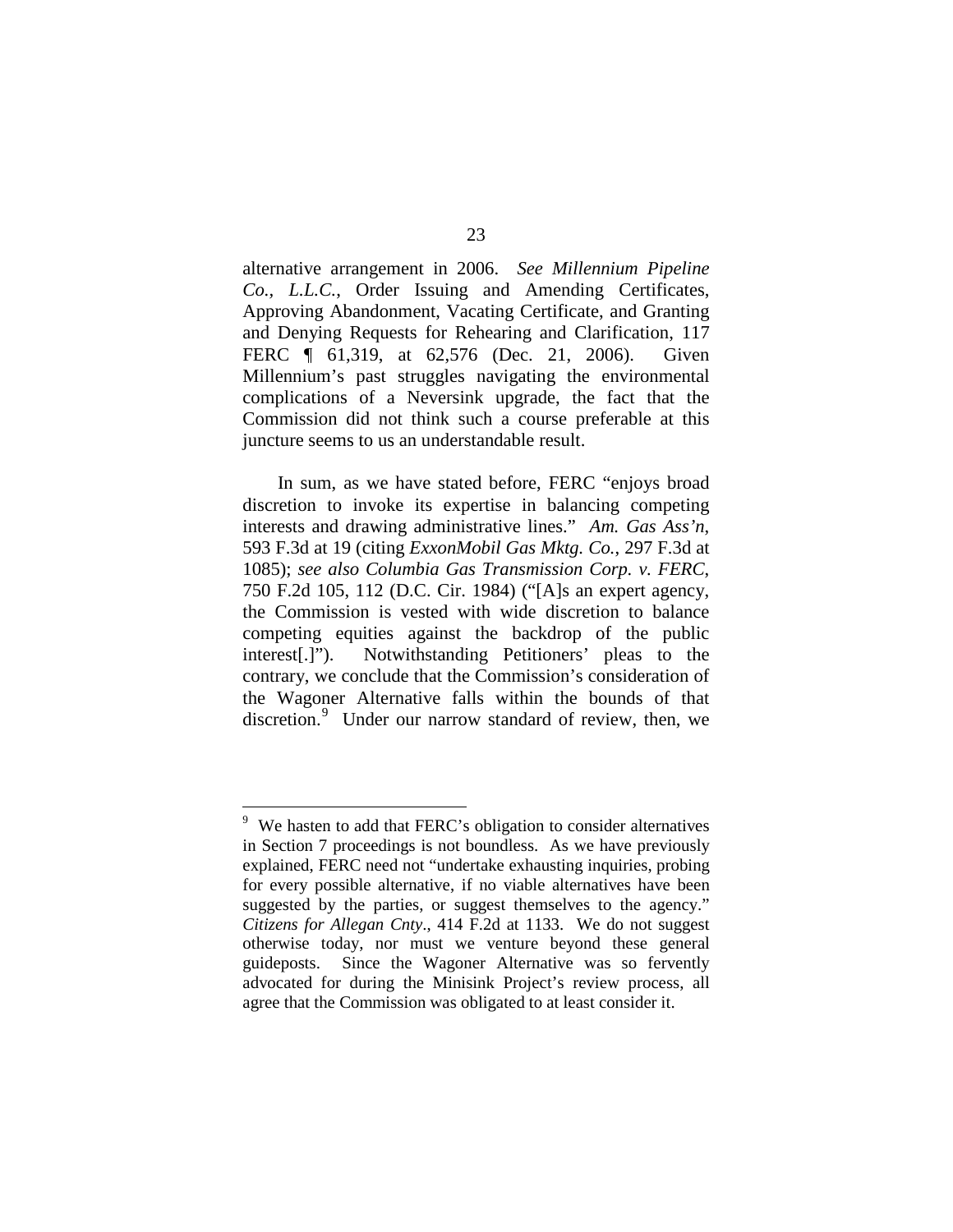24

have no basis to upset the Commission's application of its Section 7 authority on this point. $^{10}$  $^{10}$  $^{10}$ 

### **B.**

Along with their weighty reliance on the Wagoner Alternative, Petitioners make several other arguments against the reasonableness of the Commission's analysis. We treat each argument in turn, finding none persuasive.

## **1.**

Petitioners claim that the Commission failed to give the environmental impacts of the Minisink Project the "hard look" NEPA requires. We conclude otherwise.

NEPA's "hard look" doctrine is designed "to ensure that the agency has adequately considered and disclosed the environmental impact of its actions and that its decision is not arbitrary or capricious." *Nat'l Comm. for the New River*, 373 F.3d at 1327. NEPA is a procedural statute; it "'does not mandate particular results, but simply prescribes the necessary

<span id="page-23-0"></span> $10$  On the other side of the "public benefits"/"adverse impacts" scale, Petitioners appear to separately argue that FERC violated its policy statement by relying on Millennium's existing contracts with gas transporters to demonstrate the public benefits of the Minisink Project. Pet'rs' Br. at 35. We reject that claim as well. Petitioners identify nothing in the policy statement or in any precedent construing it to suggest that it requires, rather than permits, the Commission to assess a project's benefits by looking beyond the market need reflected by the applicant's existing contracts with shippers. To the contrary, the policy statement specifically recognizes that such agreements "always will be important evidence of demand for a project." *Certificate Policy Statement*, 88 FERC  $\P$  61,227, at 61,748.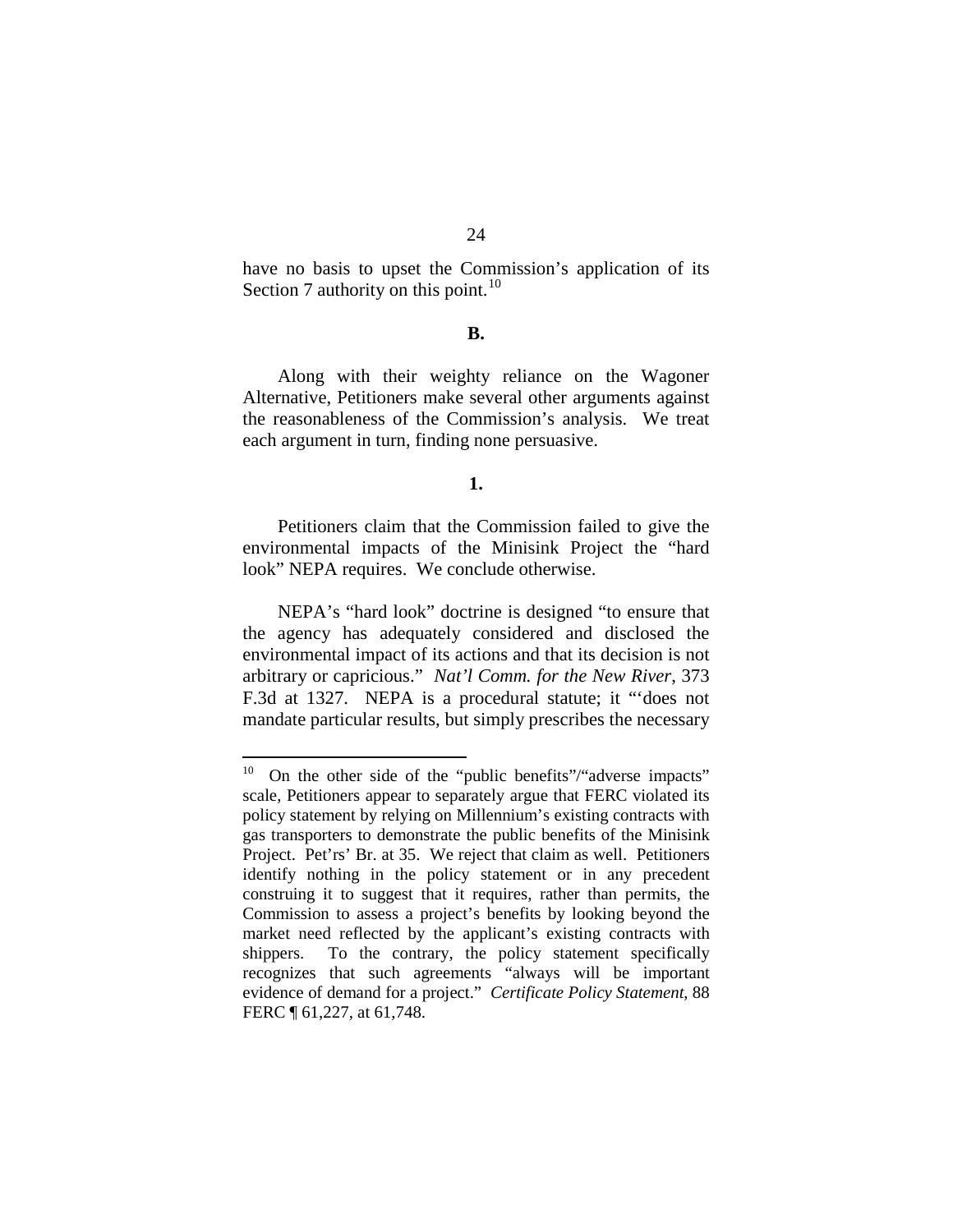process.'" *Midcoast Interstate Transmission*, 198 F.3d at 967 (quoting *Robertson v. Methow Valley Citizens Council*, 490 U.S. 332, 350 (1989)). In reviewing an agency's compliance with NEPA, the "rule of reason applies," and we "consistently decline[] to 'flyspeck' an agency's environmental analysis." *Theodore Roosevelt Conservation P'ship v. Salazar*, 661 F.3d 66, 75 (D.C. Cir. 2011) (quoting *Nevada v. U.S. Dep't of Energy*, 457 F.3d 78, 93 (D.C. Cir. 2006)).

Petitioners claim to eschew a flyspecking approach here, arguing instead that the Commission's analysis is laden with "gaping holes." Pet'rs' Br. at 41. They point to three. In our view, though, all fall decidedly more into the "flyspecking" camp than anything more.

*First*, Petitioners contend that the Commission erred in failing to undertake a more fulsome cost-benefit analysis of the Minisink Project as compared with the Wagoner Alternative. This argument essentially piggybacks off their overall Wagoner Alternative theory, and, in that sense, we reject it for the reasons already stated. In our view, the Commission reasonably assessed the Wagoner Alternative, particularly with respect to its environmental implications, as most concerns NEPA. *See Found. on Econ. Trends v. Heckler*, 756 F.2d 143, 147 (D.C. Cir. 1985) ("NEPA's dual mission is . . . to generate federal attention to *environmental concerns* and to reveal that federal consideration for public scrutiny.") (emphasis added). Otherwise, to the extent Petitioners contend that the Commission should have focused more generally on the monetary costs and benefits of the respective proposals, we disagree that NEPA requires such an approach, particularly where only an environmental assessment, rather than an environment impact statement, is involved. *See Webster v. U.S. Dep't of Agric.*, 685 F.3d 411, 430 (4th Cir. 2012) ("The agency does not," under NEPA,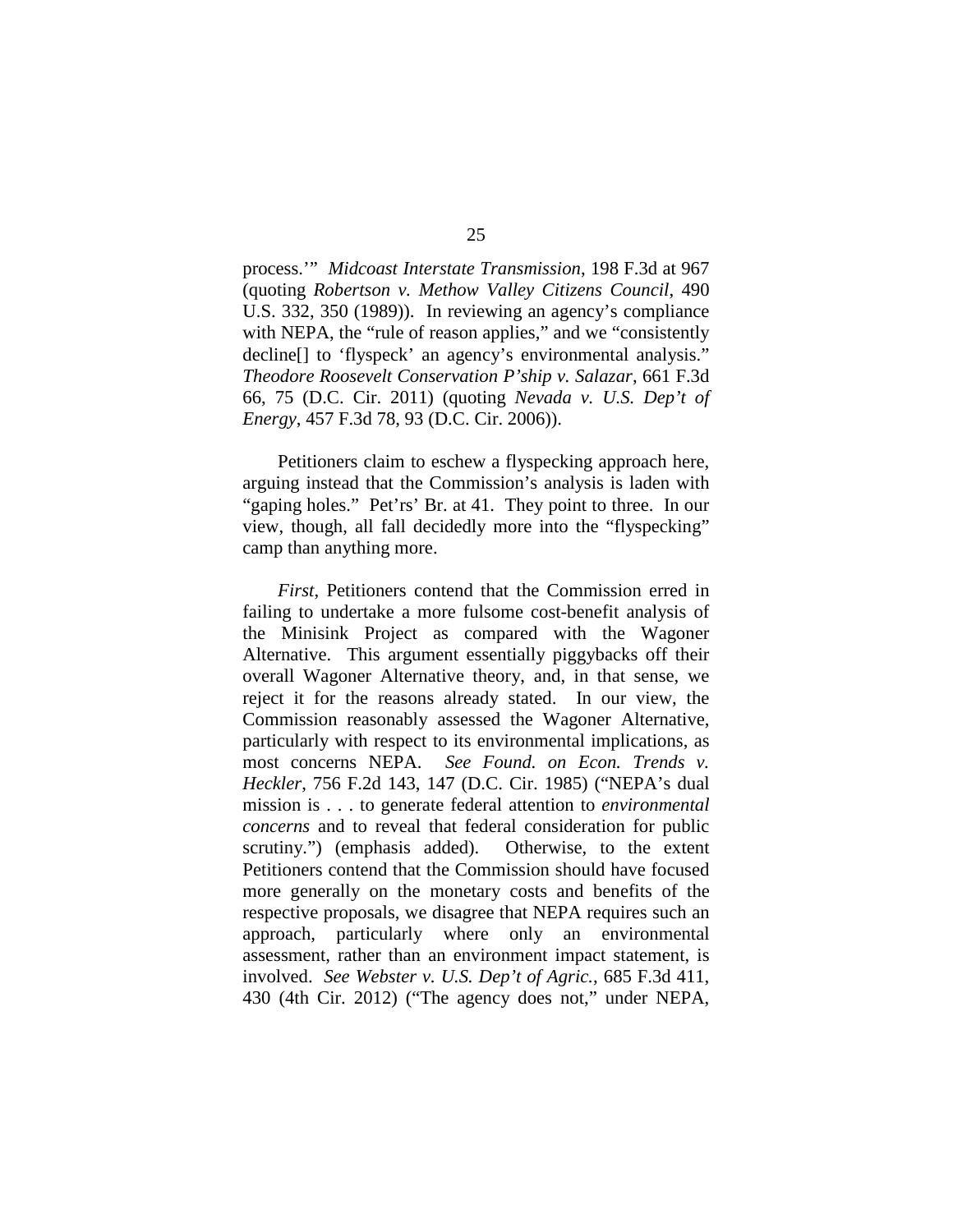"need to display the weighing of the merits and drawbacks of the alternatives in a monetary cost-benefit analysis."); *Communities Against Runway Expansion, Inc. v. FAA*, 355 F.3d 678, 687 (D.C. Cir. 2004) ("[I]t is undisputed that the FAA was not required to undertake a formal cost-benefit analysis as part of the [environmental impact statement].").

*Second*, Petitioners argue that the Commission failed to examine the Minisink Project's impact on property values. But as the Commission rightly rejoins, the EA clearly addressed this issue. J.A. 457-58. It recognized there may be some adverse impacts on surrounding property values due to the compressor station. On balance, though, the EA concluded that "the recommended building design and landscaping plans would eventually minimize the visual impact from the station on the surrounding residential properties and would not significantly reduce property values or resale values." J.A. 458. The Commission's order echoes this general assessment. *Certificate Order*, ¶ 70 ("[W]e believe that the visual and noise mitigation measures recommended in the EA and included as conditions in this order, will mitigate the potential for decreases in property values."). Though we can see how Petitioners may disagree with this takeaway, their disagreement does not mean that FERC failed to consider the issue altogether, as they suggest.

*Third*, Petitioners claim that the Commission failed to assess cumulative and future impacts. They accuse FERC of ignoring two issues in particular: (1) Millennium's planned development of a second compressor station on the pipeline upstream from Minisink (what came to be the "Hancock Project"), and (2) the potential construction of a lateral pipeline from the Minisink compressor to a proposed power plant operated by CPV Valley LLC. The record belies this argument on both scores. As for the Hancock Project, the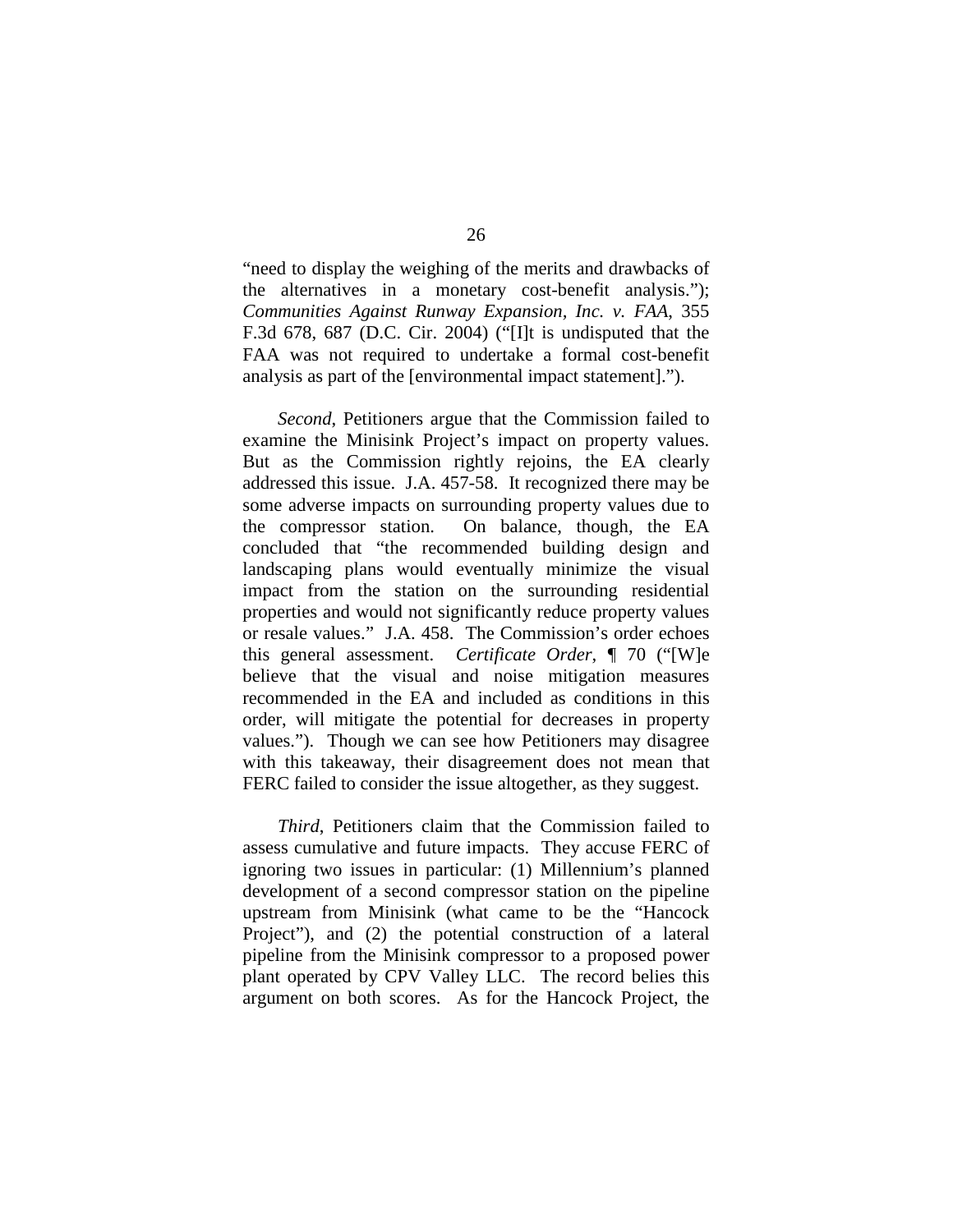EA's "Cumulative Impacts" discussion flags Millennium's "intent to construct a second compressor station" and explains that, because no certificate application had been filed with FERC, little was known about the details of the project. Nevertheless, given the "typical distances between compressor stations (70 miles) and the difference in construction timing," the EA stated that no significant cumulative impacts were expected, other than possibly with respect to air quality. J.A. 473. In view of the uncertainty surrounding the second compressor station, and the difference in timing between the two projects, this discussion suffices under NEPA. $^{11}$  The same holds true with respect to the

<span id="page-26-0"></span><sup>&</sup>lt;sup>11</sup> We disagree with Petitioners that the EA's treatment of the "Hancock Project" contravenes this Court's decision in *Delaware Riverkeeper*, *see* Pet'rs' 28(j) Letter (June 16, 2014), which held that FERC improperly segmented and failed to consider the cumulative impacts of four "connected, contemporaneous, closely related, and interdependent" projects. *Del. Riverkeeper Network v. FERC*, 753 F.3d 1304, 1307 (D.C. Cir. 2014). In faulting the Commission's NEPA analysis of the cumulative impacts of the "Northeast Project" under review there, that decision took pains to emphasize that the other three projects were all "either under construction or were also pending before the Commission for environmental review and approval." *Id.* at 1308; *see also id.*  ("FERC's NEPA review . . . did not consider any of the other upgrade projects, even though the first upgrade project was under construction during FERC's review . . . and even though the applications for the second and fourth upgrade projects were pending before FERC[.]"); *id.* at 1318 ("The temporal nexus here is clear. Tennessee Gas proposed the Northeast Project while the 300 Line Project was under construction . . . . [a]nd FERC's consideration of the Northeast Project application overlapped with its consideration of the remaining two projects . . . . We emphasize here the importance we place on the timing of the four improvement projects."). Those critical facts are worlds apart from this case. At the time of its application for the Minisink Project,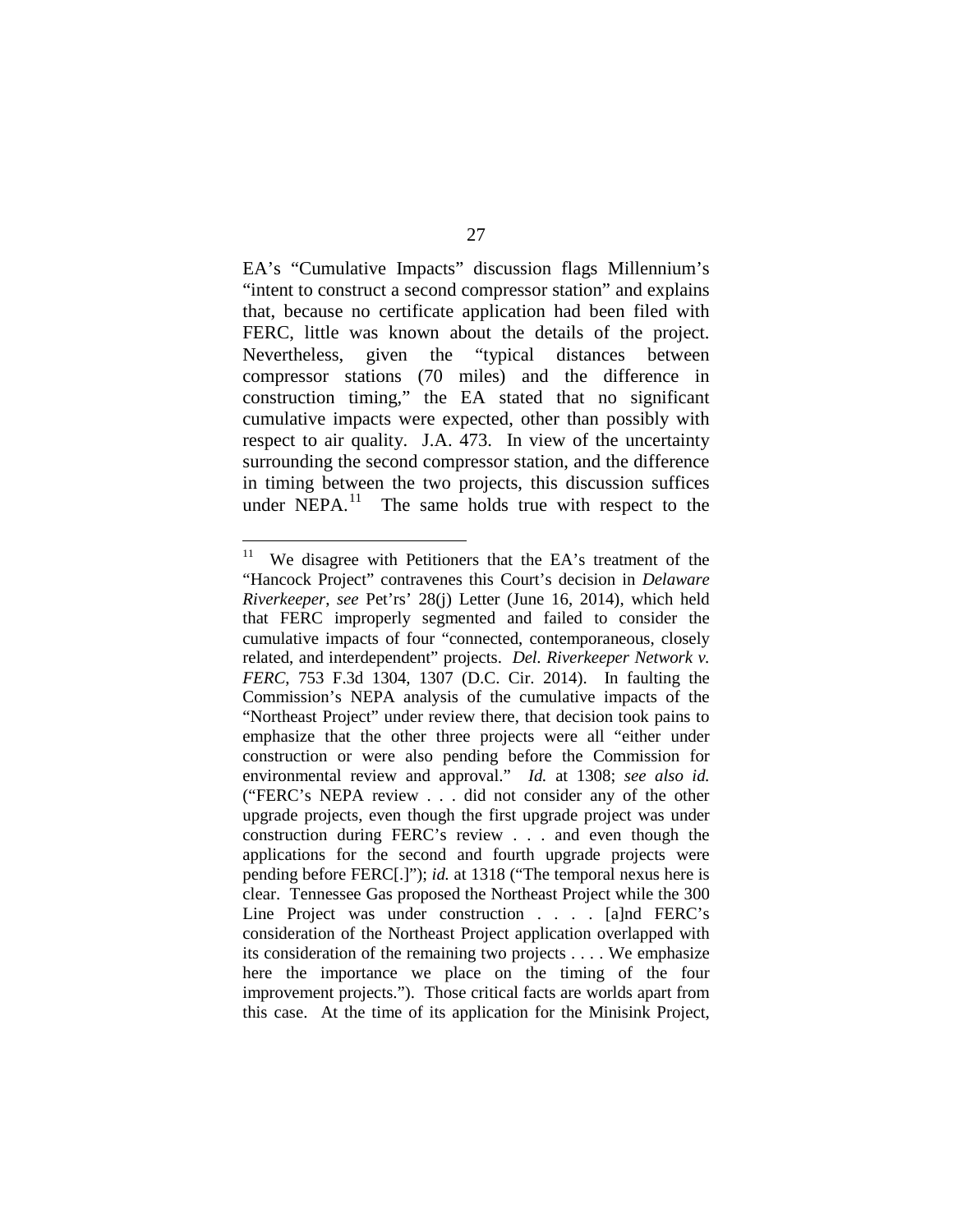potential development of the CPV Valley power plant. The EA's "Cumulative Impacts" section identifies this possible project, too, though it again signals the absence of any firm details surrounding project specifics. Even still, the EA concluded that because the Minisink Project *itself* was expected to have minimal impacts, no significant *cumulative* impacts were expected to flow from the possible development of the CPV Valley power plant, particularly since the construction timelines for the two potential projects would be quite distinct. J.A. 473-74. In sum, based on our review of the EA, we are satisfied that FERC properly considered the cumulative impacts of the Minisink Project.

### **2.**

Petitioners also assert that the Commission's approval of the Minisink Project contravenes its own siting guidelines. We can quickly dispatch these arguments.

Among its NEPA-implementing regulations, FERC has promulgated "[s]iting and maintenance requirements" for the construction and upkeep of facilities. 18 C.F.R. § 380.15. Petitioners think that the Minisink Project contravenes three separate provisions of that regulation. We think not. We first agree with the Commission that § 380.15(b) is inapplicable

 $\overline{a}$ 

Millennium had not yet applied for approval of the Hancock Project, nor was construction on either project underway. Furthermore, once plans for the Hancock Project were cemented and presented to FERC for approval under Section 7, the Commission did examine that project alongside the Minisink Project (then in the midst of development), and the resulting EA found no significant cumulative impacts associated with the two projects. *See Millennium Pipeline Co., L.L.C.*, Order Issuing Certificate, 145 FERC ¶ 61,007, at ¶ 52 (Oct. 1, 2013). For at least these reasons, *Delaware Riverkeeper* lends no help to Petitioners.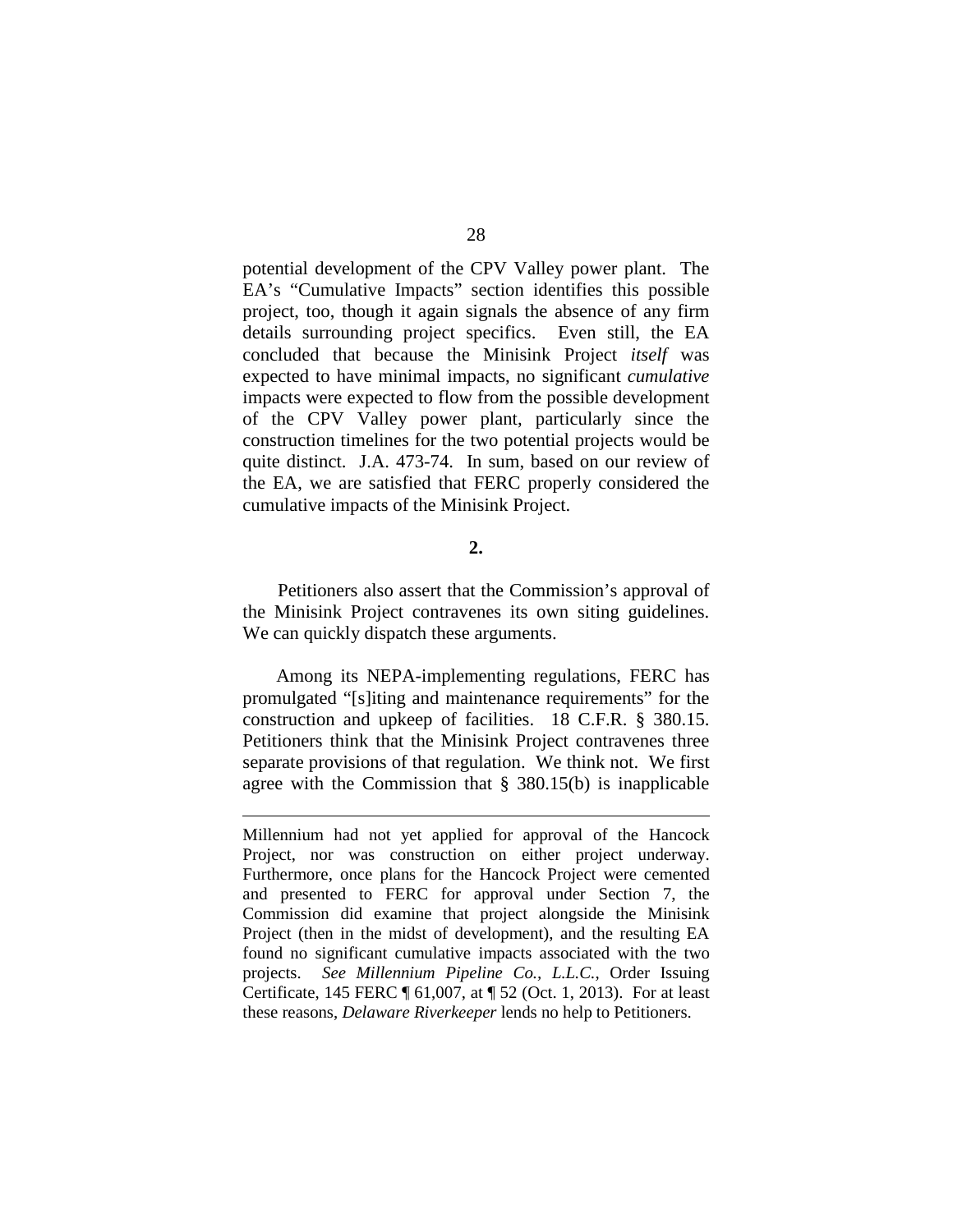altogether because, by its terms, it is triggered only by facilities constructed on third-party landowners' property; here, as FERC noted below, *Reh'g Order*, ¶ 3, the Minisink Project was built on a parcel owned entirely by Millennium. While the parties also disagree whether § 380.15(e) (formerly § 380.15(d))<sup>[12](#page-28-0)</sup> applies to a project involving the construction of a compressor station, we need not decide that issue because FERC nevertheless complied with the regulation's directive to consider the use or extension of existing rights-of-way. Indeed, the Commission explicitly recognized its policy of "encourag[ing] pipeline construction on existing right[s]-ofway as a means of minimizing environmental disturbance," but it concluded that any such preference does not alone provide a basis for rejecting an application that otherwise yields limited environmental impacts. *Reh'g Order*, ¶ 37.

This leaves only  $\S$  380.15(g) (formerly  $\S$  380.15(f)), which applies to the "[c]onstruction of aboveground facilities." On this point, Petitioners claim that the Minisink site is not "unobtrusive," but, in fleshing out that contention, they argue simply that the Wagoner Alternative would have been less so. We remain unconvinced by that approach. And otherwise, we agree with the Commission that it implemented appropriate mitigation measures to reduce the site's potential obtrusiveness. *See Reh'g Order*, ¶ 50 (summarizing Millennium's vegetation plans and noise mitigation requirements to reduce obtrusiveness); *id.* at ¶¶ 57-59 (outlining Commission's approval of building design and

<span id="page-28-0"></span> $12$  After the completion of briefing in these cases, FERC amended this regulation, adding a new subsection (c) and reconfiguring the existing provisions. As a consequence, the parties' briefs discuss §§ 380.15(d) and (f), which have since been re-designated as §§ 380.15(e) and (g), respectively. *See* 78 Fed. Reg. 72,794, 72,812- 13 (Dec. 4, 2013). For clarity's sake, we refer to the regulation using its current numbering.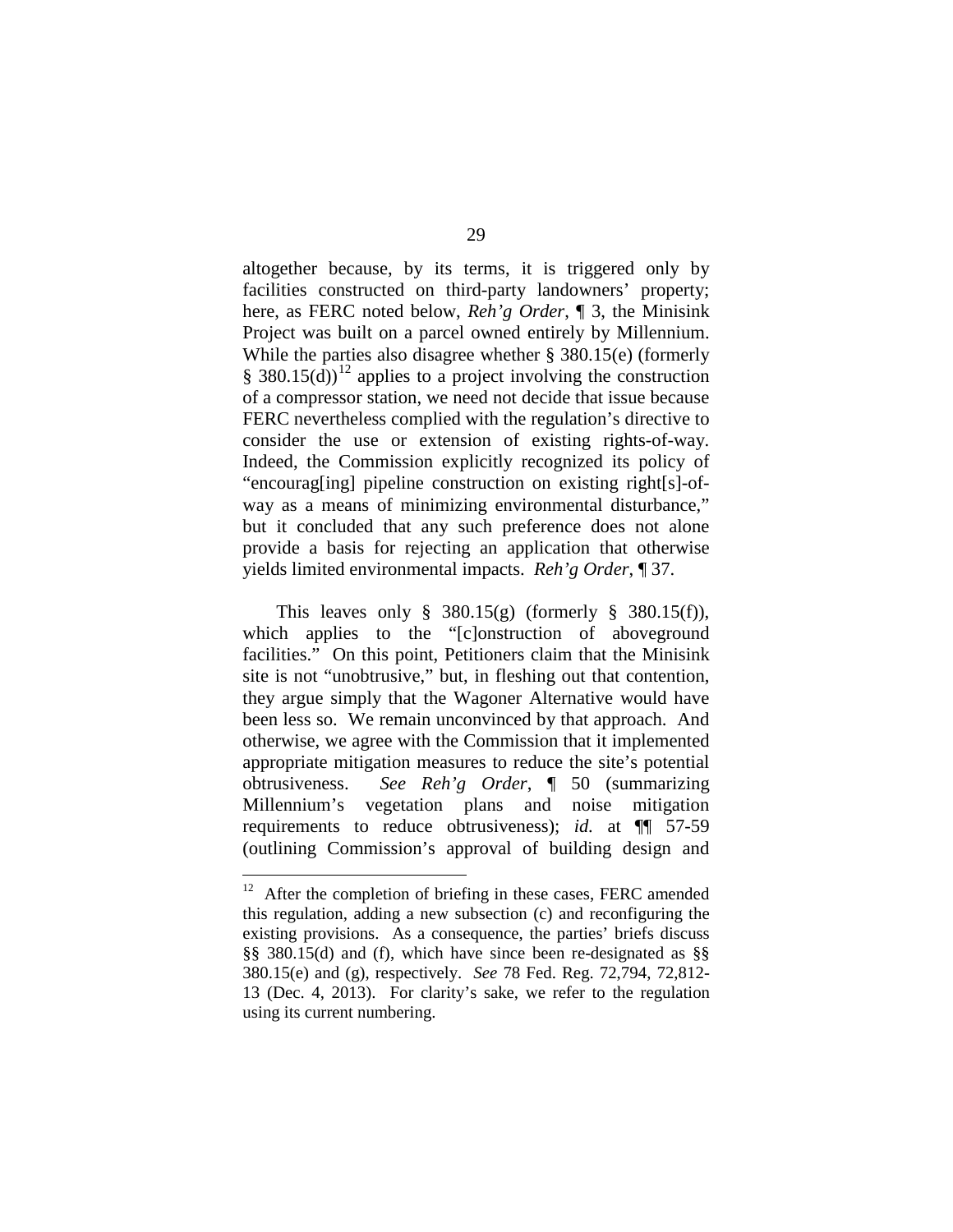Millennium's agreement with Town of Minisink concerning landscaping and screening plan for site). Particularly in view of the deference owed FERC's interpretation of its own regulations, *see City of Oconto Falls, Wis. v. FERC*, 204 F.3d 1154, 1162 (D.C. Cir. 2000), we reject Petitioners' argument that the Minisink Project violates the siting guidelines.

**C.**

As a final offensive, Petitioners attribute several procedural errors to the Commission's handling of Millennium's application for the Minisink Project. We take these arguments in turn, accepting none.

*First*, Petitioners declare that the Commission improperly refused to hold an evidentiary hearing on Millennium's application. "FERC's choice whether to hold an evidentiary hearing is generally discretionary." *Blumenthal v. FERC*, 613 F.3d 1142, 1144 (D.C. Cir. 2010). "In general, FERC must hold an evidentiary hearing only when a genuine issue of material fact exists, and even then, FERC need not conduct such a hearing if [the disputed issues] may be adequately resolved on the written record." *Cajun Elec. Power Coop., Inc. v. FERC*, 28 F.3d 173, 177 (D.C. Cir. 1994) (internal citations and quotation marks omitted) (alteration in original). We review the Commission's denial of a hearing request for abuse of discretion. *Woolen Mill Assocs. v. FERC*, 917 F.2d 589, 592 (D.C. Cir. 1990). Petitioners assert that a hearing would have resolved "several key factual disputes," but when push comes to shove, they point to only one—"the question of Millennium's intentions regarding the Neversink upgrade." Pet'rs' Br. at 53. Of course, the Commission did resolve that issue, it just did so on the written record, declining to interpret the "Currie Report" as the smoking-gun evidence Petitioners portrayed it to be, *Reh'g Order*, ¶ 32 n.41, and otherwise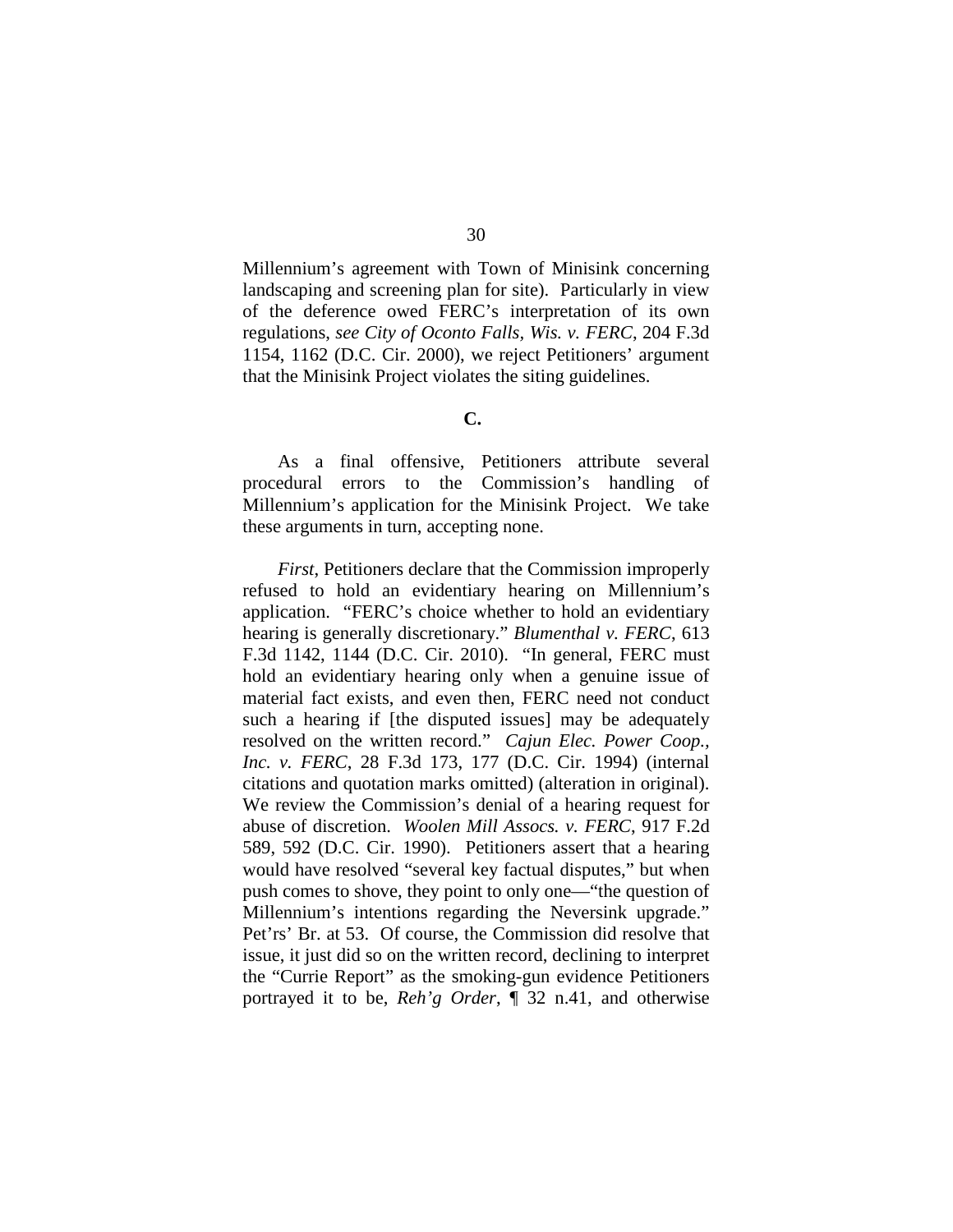finding that Millennium had no firm present or future intention to replace the Neversink Segment, *id.* ¶ 47. From FERC's perspective, there was no need to convene an evidentiary hearing to resolve this narrow issue. We perceive no abuse of discretion in that determination.<sup>[13](#page-30-0)</sup>

*Second*, Petitioners complain that their due process rights were violated because the Commission failed to timely provide them with certain documentation during the proceedings—namely, particular hydraulic studies and engineering analyses that Millennium provided to FERC as part of its application. Petitioners concede, however, that MREPS and some of its individual members obtained these documents before the deadline to file for rehearing (indeed at least one petitioner who requested this information in March 2012 received access to it at least two months before petitions for rehearing were due). Oral Arg. Recording at 38:41-39:08; *see also Reh'g Order*, ¶¶ 70-71. There is no dispute, then,

<span id="page-30-0"></span> $13$  We note that, during the agency proceedings, Millennium represented that it had "no intention to file an application to replace the Neversink Segment before 2014." *Reh'g Order*, ¶ 47 (quoting "Millennium's December 9, 2011 Data Response No. 1," *reprinted at* J.A. 367-70). Given that we have since hit that 2014 marker, we asked Millennium's counsel at oral argument whether the company's intentions had changed. Counsel assured us they had not. We were told Millennium still had no present plans to replace the Neversink Segment. Although such an upgrade remains a possibility down the road if demand eventually dictates, counsel relayed, Millennium could and would look to other options as well. Oral Arg. Recording at 31:05-31:40, 34:30-34:39. Of course, our review is based on the record as it existed before the Commission at the time of its decision, *see CNG Transmission Corp. v. FERC*, 40 F.3d 1289, 1295 (D.C. Cir. 1994), but we would potentially be facing a more troublesome set of facts if Millennium now planned to pursue a Neversink upgrade after all. Because we take counsel at his word, we confront no such scenario here.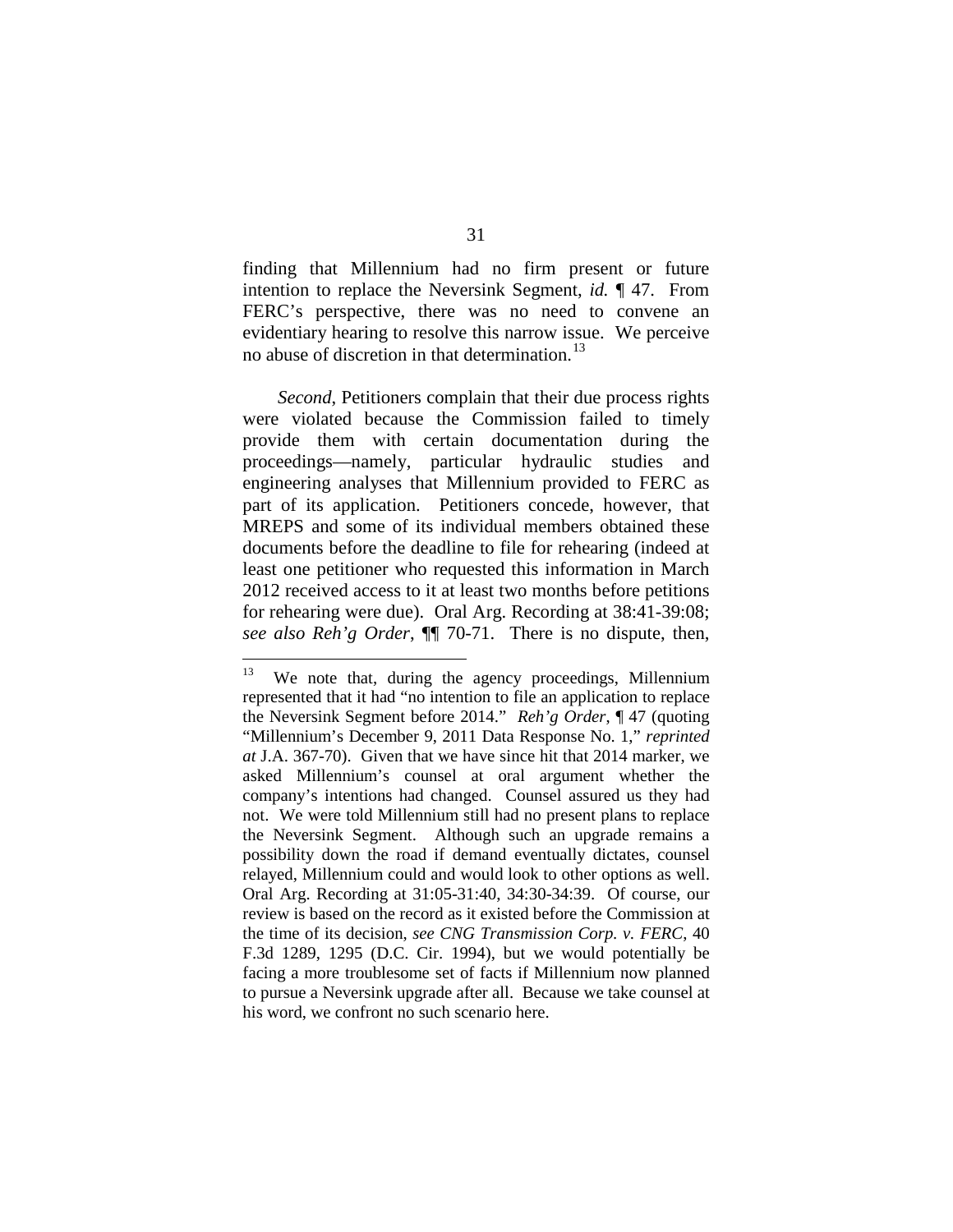that Petitioners had the chance to make meaningful use of this information in connection with their petitions for rehearing. Under our precedent, this fact neutralizes any constitutional claim under the Due Process Clause. *See Blumenthal*, 613 F.3d at 1145-46; *see also Jepsen v. FERC*, 420 F. App'x 1, 2 (D.C. Cir. 2011) (per curiam). Relatedly, to the extent Petitioners assert that other potentially relevant documents were improperly withheld as confidential, the contention that such documents "'might' support [their] position [is] far too speculative to provide a basis for setting aside FERC's judgment," *B&J Oil*, 353 F.3d at 78, much less for finding a due process violation.

*Third*, Petitioners fault the Commission for failing to reopen the record to consider the "Kuprewicz Report." We review that decision "only for an abuse of discretion," *Cooley v. FERC*, 843 F.2d 1464, 1473 (D.C. Cir. 1988), and we find none here. Of course, FERC did *consider* the report, at least in a sense. True, the Commission declined to reopen the record and revisit its prior findings based on Mr. Kuprewicz's findings. But in the course of so concluding, the Commission undertook an analysis of his report and opinions. *Reh'g Order*, ¶¶ 75-80. In the end, the Commission believed his analysis "suffer[ed] from several flaws" and did not provide support for his position on many points, particularly where his assessment differed from that of FERC's staff. *Id.* ¶¶ 76, 79; *Second Reh'g Order*, ¶ 9. The Commission thus found that "Mr. Kuprewicz's study provides no basis for reversing [its] approval of the Minisink Project." *Reh'g Order*, ¶ 80. This decision strikes us as well within the bounds of FERC's discretion, particularly given the highly technical nature of the issues raised in the report. *See NRG Power Mktg., LLC v. FERC*, 718 F.3d 947, 962 (D.C. Cir. 2013). Consequently, we find no error in the Commission's declining to reopen the record based on Mr. Kuprewicz's report.